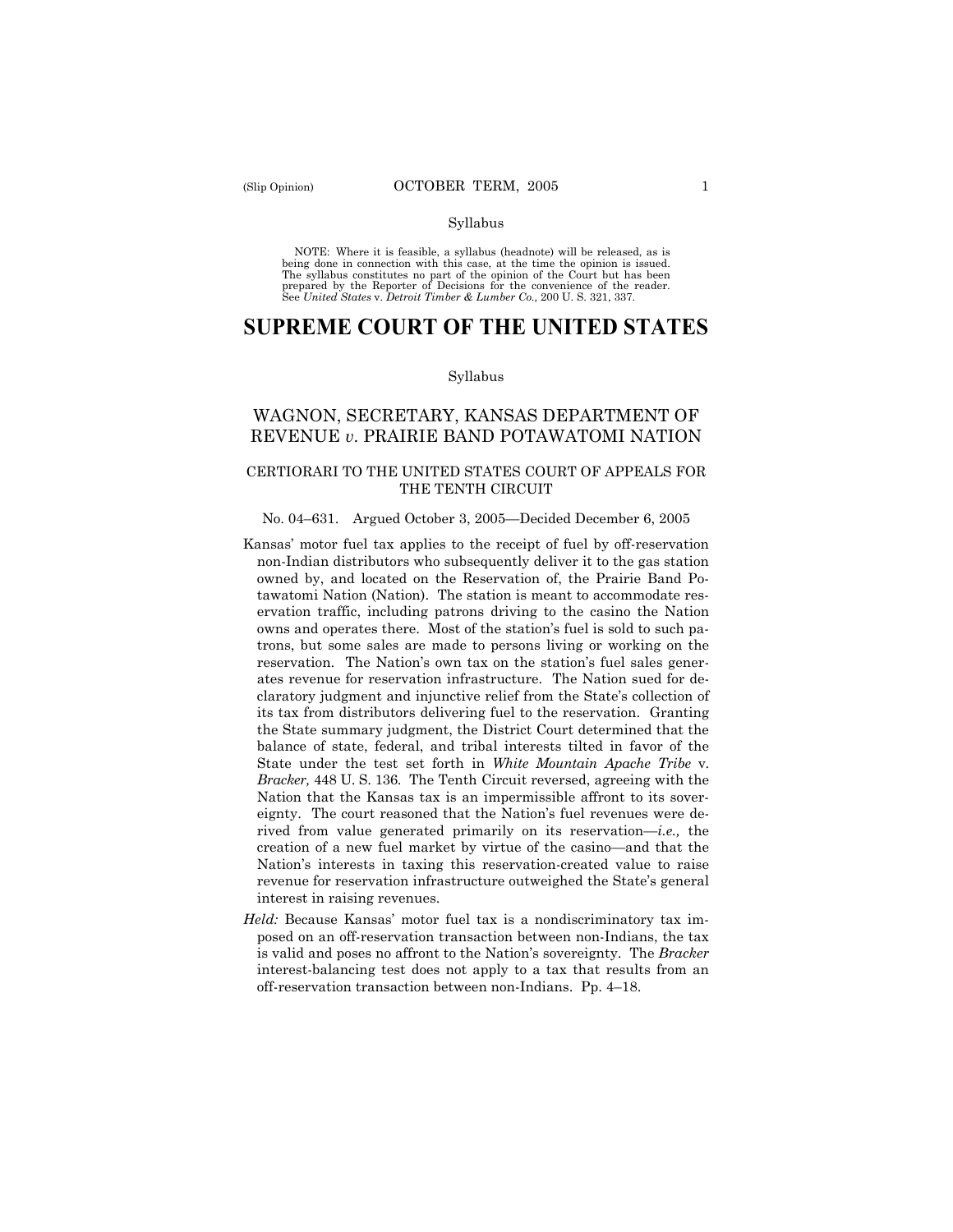#### Syllabus

1. The Kansas tax is imposed on non-Indian distributors based upon their off-reservation receipt of motor fuel, not on the onreservation sale and delivery of that fuel. Pp. 4–12.

(a) Under this Court's Indian tax immunity cases, the "who" and the "where" of a challenged tax have significant consequences. "The initial and frequently dispositive question . . . is *who* bears [a tax's] legal incidence," *Oklahoma Tax Comm'n* v. *Chickasaw Nation,* 515 U. S. 450, 458 (emphasis added). Moreover, the States are categorically barred from placing a tax's legal incidence "*on a tribe or on tribal members* for sales made *inside Indian country*" without congressional authorization. *Id.*, at 459 (emphasis added). Even when a State imposes a tax's legal incidence on a non-Indian seller, the tax may nonetheless be pre-empted if the transaction giving rise to tax liability occurs on the reservation and the imposition of the tax fails to satisfy the *Bracker* interest-balancing test. See, *e.g., Central Machinery Co.* v. *Arizona Tax Comm'n,* 448 U. S. 160. Pp. 4–5.

(b) The Court rejects the Nation's argument that it is entitled to prevail under *Chickasaw*'s categorical bar because the fairest reading of the Kansas statute is that the tax's legal incidence actually falls on the Tribe on the reservation. Under the statute, the tax's incidence is expressly imposed on the distributor that first receives the fuel. Such "dispositive language" from the state legislature is determinative of who bears a state excise tax's legal incidence. *Chickasaw, supra*, at 461. Even absent such "dispositive language," the Court would nonetheless conclude that the tax's legal incidence is on the distributor because Kansas law makes clear that it is the distributor, not the retailer, that is liable for the tax. The lower courts and the Kansas agency charged with administering the motor fuel tax reached the same conclusion. *Kaul* v. *Kansas Dept. of Revenue*, 266 Kan. 464, 970 P. 2d 60, distinguished. Pp. 5–8.

(c) Also rejected is the Nation's alternative argument that the *Bracker* test must be applied irrespective of who bears the Kansas tax's legal incidence because the tax arises as a result of the *onreservation* sale and delivery of fuel. The Nation presented a starkly different, and correct, interpretation of the statute in the Tenth Circuit, arguing that the balancing test is appropriate even though the tax's legal incidence is imposed on the Nation's non-Indian distributor and is triggered by the distributor's receipt of fuel *outside the reservation*. The Nation's argument here is rebutted by provisions of the Kansas statute demonstrating that the only taxable event occurs when the distributor first receives the fuel and by a final determination by the State reaching the same conclusion. The Nation's theory that the existence of statutory deductions for certain postreceipt transactions make it impossible for a distributor to calculate its ulti-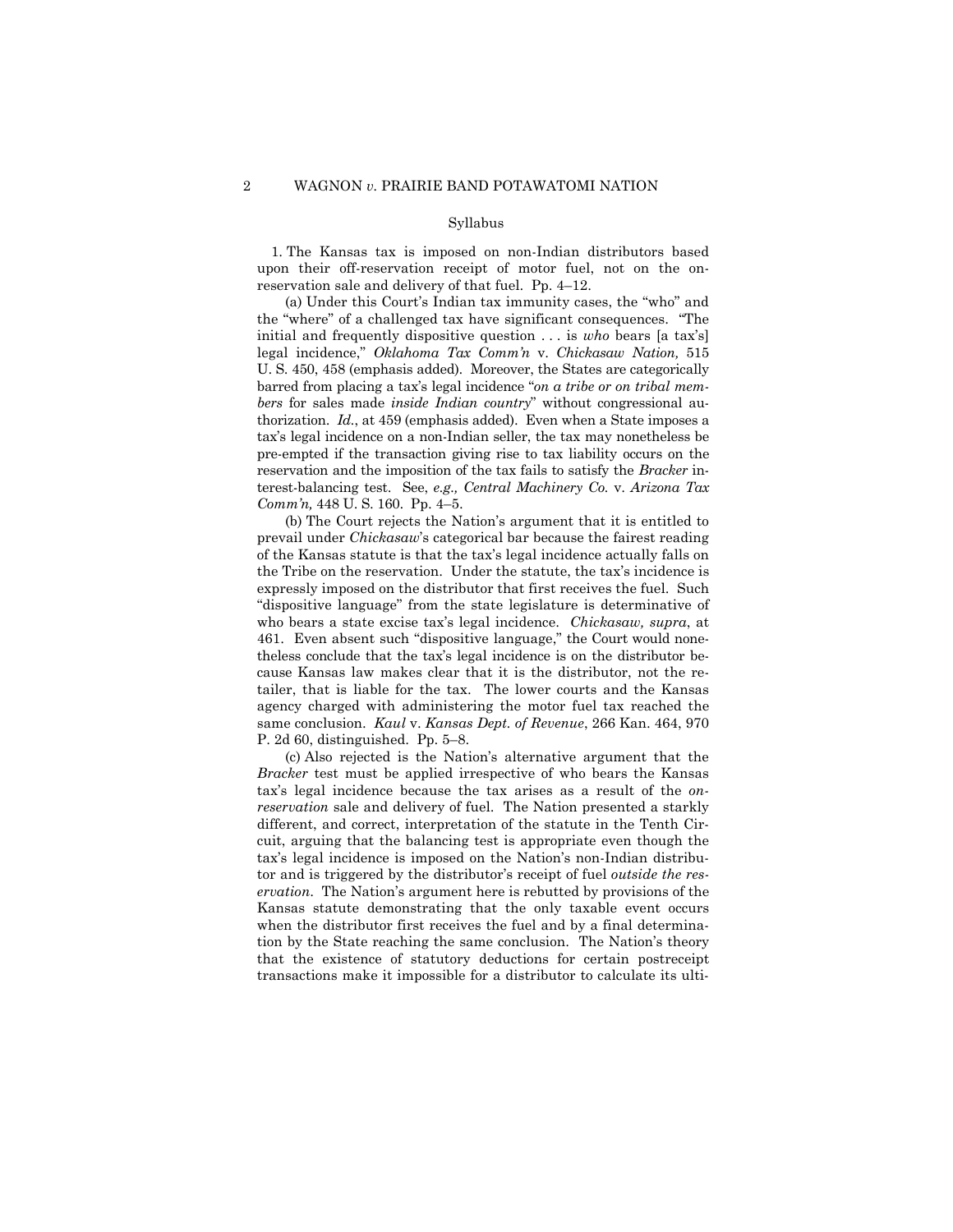#### Syllabus

mate tax liability without knowing whether, where, and to whom the fuel is ultimately sold or delivered suffers from several conceptual defects. For example, availability of the deductions does not change the nature of the taxable event, the distributor's receipt of the fuel. Pp. 8–12.

2. The Tenth Circuit erred in concluding that the Kansas tax is nevertheless subject to *Bracker*'s test. That test applies only where "a State asserts authority over the conduct of non-Indians engaging in activity on the reservation." 448 U. S., at 144. It has never been applied where, as here, a state tax imposed on a non-Indian arises from a transaction occurring off the reservation. The Court's Indian tax immunity cases counsel against such an application. Pp. 12–18.

(a) Limiting the *Bracker* test exclusively to *on-reservation* transactions between a nontribal entity and a tribe or tribal member is consistent with this Court's unique Indian tax immunity jurisprudence, which relies "heavily on the doctrine of tribal sovereignty [giving] state law 'no role to play' within a tribe's territorial boundaries," *Oklahoma Tax Comm'n* v. *Sac and Fox Nation,* 508 U. S. 114, 123– 124. The Court has taken an altogether different course, by contrast, when a State asserts its taxing authority outside of Indian Country. *E.g., Chickasaw*, 515 U. S. 450. In such cases, "[a]bsent express federal law to the contrary, Indians going beyond reservation boundaries have generally been held subject to non-discriminatory state law otherwise applicable to all citizens of the State." *Mescalero Apache Tribe*  v. *Jones,* 411 U. S. 145, 148–149. If a State may apply a nondiscriminatory tax to Indians who have gone beyond the reservation's boundaries, it may also apply a nondiscriminatory tax where, as here, the tax is imposed on non-Indians as a result of an offreservation transaction. In these circumstances, *Bracker* is inapplicable. Cf. *Arizona Dept. of Revenue* v. *Blaze Constr. Co.*, 526 U. S. 32, 37. The application of the test here is also inconsistent with the Court's efforts to establish "bright line standard[s]" in the tax administration context. *Ibid.* The Nation is not entitled to interest balancing by virtue of its claim that the Kansas tax interferes with the Nation's own motor fuel tax. This is ultimately a complaint about the state tax's downstream economic consequences. The Nation cannot invalidate that tax by complaining about a decrease in its revenues. See, *e.g., Washington* v. *Confederated Tribes of Colville Reservation,* 447 U. S. 134, 156. Nor would the Court's analysis change if legal significance were accorded the Nation's decision to label a portion of its gas station's revenues as tax proceeds. See *id.,* at 184, n. 9. Pp. 12–17.

(b) This Court rejects the Nation's contention that the Kansas tax is invalid notwithstanding the *Bracker* test's inapplicability be-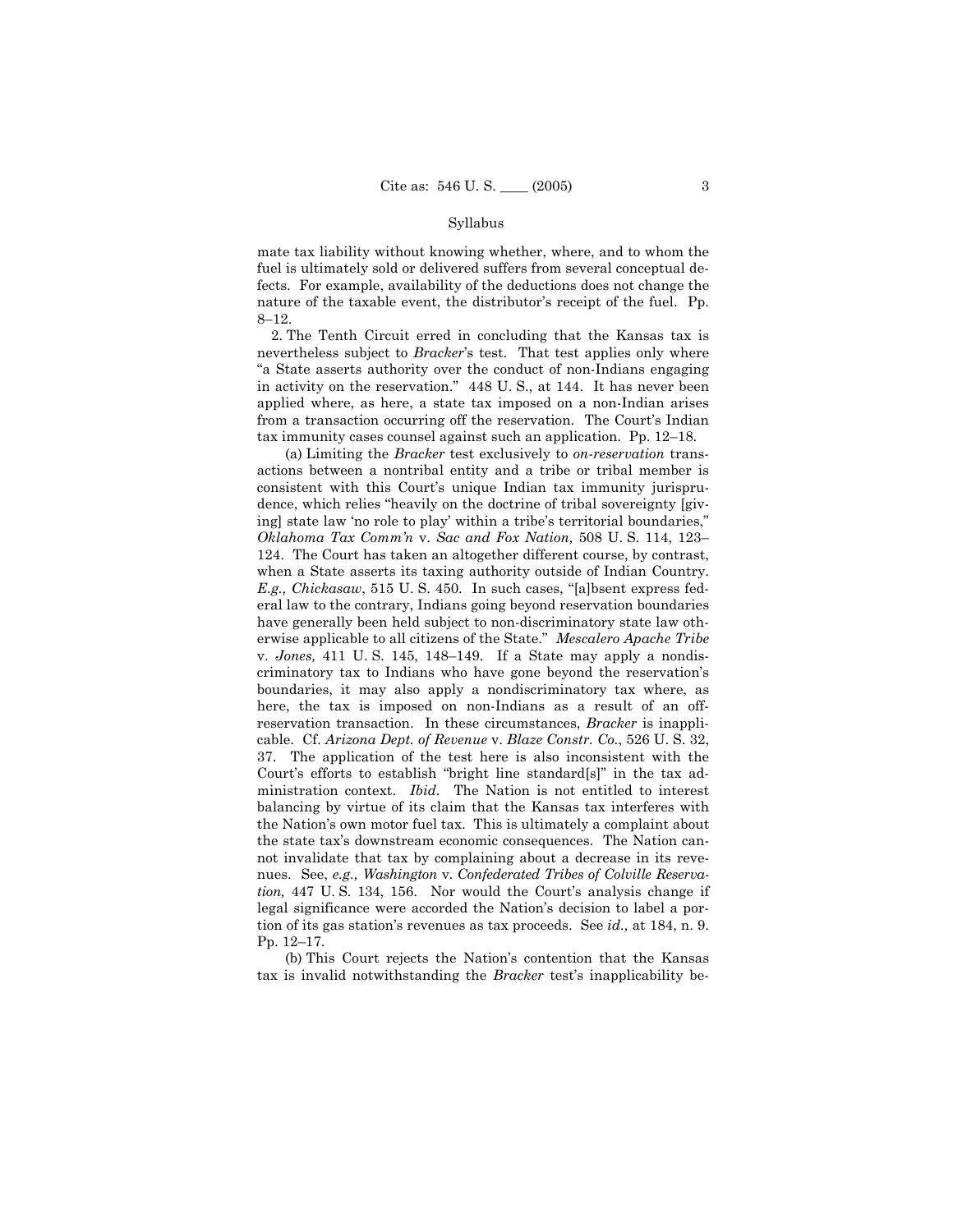# 4 WAGNON *v.* PRAIRIE BAND POTAWATOMI NATION

# Syllabus

cause it exempts from taxation fuel sold or delivered to state and federal sovereigns and is therefore impermissibly discriminatory. The Nation is not similarly situated to the exempted sovereigns. While Kansas' tax pays for roads and bridges on the Nation's reservation, including the main highway used by casino patrons, Kansas offers no such services to the several States or the Federal Government. Moreover, to the extent Kansas retailers bear the tax's cost, that burden applies equally to all retailers within the State regardless of whether they are located on a reservation. P. 18.

379 F. 3d 979, reversed.

THOMAS, J., delivered the opinion of the Court, in which ROBERTS, C. J., and STEVENS, O'CONNOR, SCALIA, SOUTER, and BREYER, JJ., joined. GINSBURG, J., filed a dissenting opinion, in which KENNEDY, J., joined.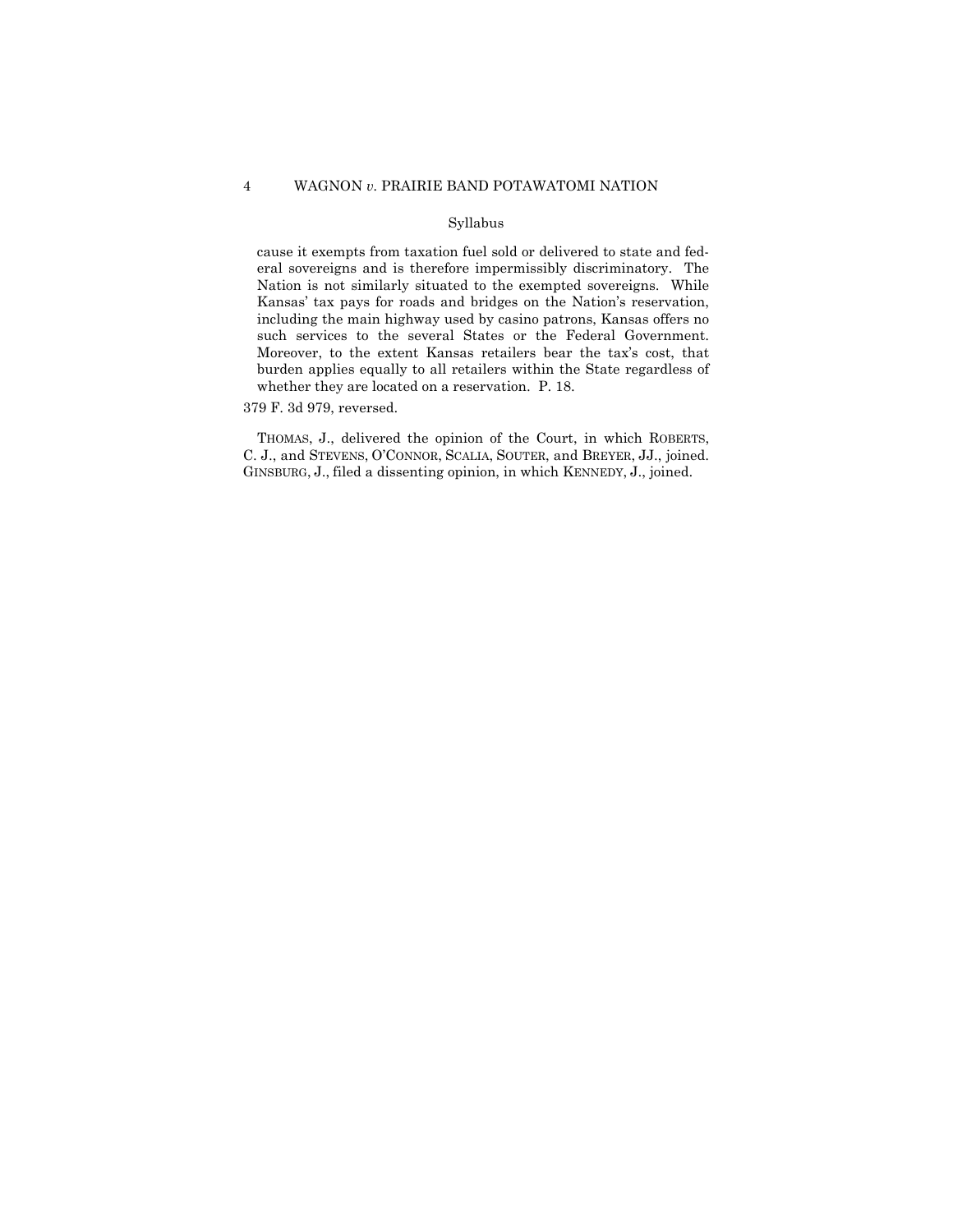NOTICE: This opinion is subject to formal revision before publication in the preliminary print of the United States Reports. Readers are requested to notify the Reporter of Decisions, Supreme Court of the United States, Washington, D. C. 20543, of any typographical or other formal errors, in order that corrections may be made before the preliminary print goes to press.

# $\frac{1}{2}$  ,  $\frac{1}{2}$  ,  $\frac{1}{2}$  ,  $\frac{1}{2}$  ,  $\frac{1}{2}$  ,  $\frac{1}{2}$  ,  $\frac{1}{2}$ **SUPREME COURT OF THE UNITED STATES**

# $\mathcal{L}=\mathcal{L}$ No. 04–631

# JOAN WAGNON, SECRETARY, KANSAS DEPART-MENT OF REVENUE, PETITIONER *v.* PRAIRIE BAND POTAWATOMI NATION

# ON WRIT OF CERTIORARI TO THE UNITED STATES COURT OF APPEALS FOR THE TENTH CIRCUIT

[December 6, 2005]

JUSTICE THOMAS delivered the opinion of the Court.

The State of Kansas imposes a tax on the receipt of motor fuel by fuel distributors within its boundaries. Kansas applies that tax to motor fuel received by non-Indian fuel distributors who subsequently deliver that fuel to a gas station owned by, and located on, the Reservation of the Prairie Band Potawatomi Nation (Nation). The Nation maintains that this application of the Kansas motor fuel tax is an impermissible affront to its sovereignty. The Court of Appeals agreed, holding that the application of the Kansas tax to fuel received by a non-Indian distributor, but subsequently delivered to the Nation, was invalid under the interest-balancing test set forth in *White Mountain Apache Tribe* v. *Bracker,* 448 U. S. 136 (1980). But the *Bracker* interest-balancing test applies only where "a State asserts authority over the conduct of non-Indians engaging in activity on the reservation." *Id*., at 144. It does not apply where, as here, a state tax is imposed on a non-Indian and arises as a result of a transaction that occurs off the reservation. Accordingly, we reverse.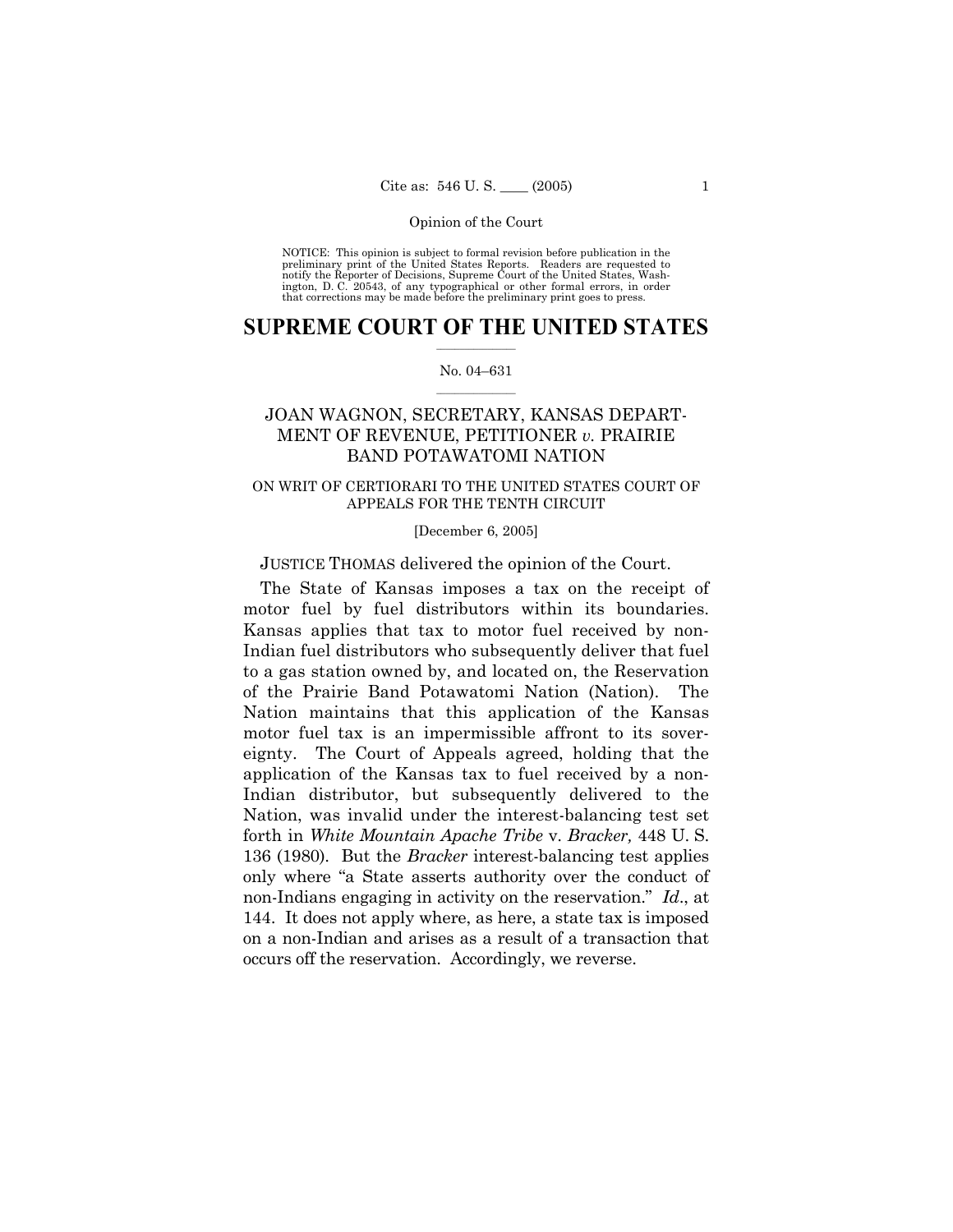I

The Nation is a federally recognized Indian Tribe whose reservation is on United States trust land in Jackson County, Kansas. The Nation owns and operates a casino on its reservation. In order to accommodate casino patrons and other reservation-related traffic, the Nation constructed, and now owns and operates, a gas station on its reservation next to the casino. Seventy-three percent of the station's fuel sales are made to casino patrons, while 11 percent of the station's fuel sales are made to persons who live or work on the reservation. The Nation purchases fuel for its gas station from non-Indian distributors located off its reservation. Those distributors pay a state fuel tax on their initial receipt of motor fuel, Kan. Stat. Ann.  $$79-3408$  (2003 Cum. Supp.),<sup>1</sup> and pass along the cost of that tax to their customers, including the Nation.2

The Nation sells its fuel within 2 cents per gallon of the prevailing market price. *Prairie Band Potawatomi Nation*  v. *Richards,* 379 F. 3d 979, 982 (CA10 2004). It does so notwithstanding the distributor's decision to pass along the cost of the State's fuel tax to the Nation, and the Nation's decision to impose its own tax on the station's fuel sales in the amount of 16 cents per gallon of gasoline and 18 cents per gallon of diesel (increased to 20 cents for gasoline and 22 cents for diesel in January 2003). *Id.,* at 982. The Nation's fuel tax generates approximately

<sup>1</sup>The Kansas Legislature recently amended the fuel tax statute. 2005 Kan. Sess. Laws ch. 46. The text of the sections to which we refer remains the same, although the subsection numbers have changed. For consistency, our subsection references are to the 2003 version applied by the lower courts and cited by the parties.<br><sup>2</sup>The record does not clearly establish whether the distributor passed

along the cost of the tax to the Nation's gas station. At oral argument, petitioner acknowledged that the record was unclear, but represented that the distributor was in fact passing along the cost of the tax to the Nation.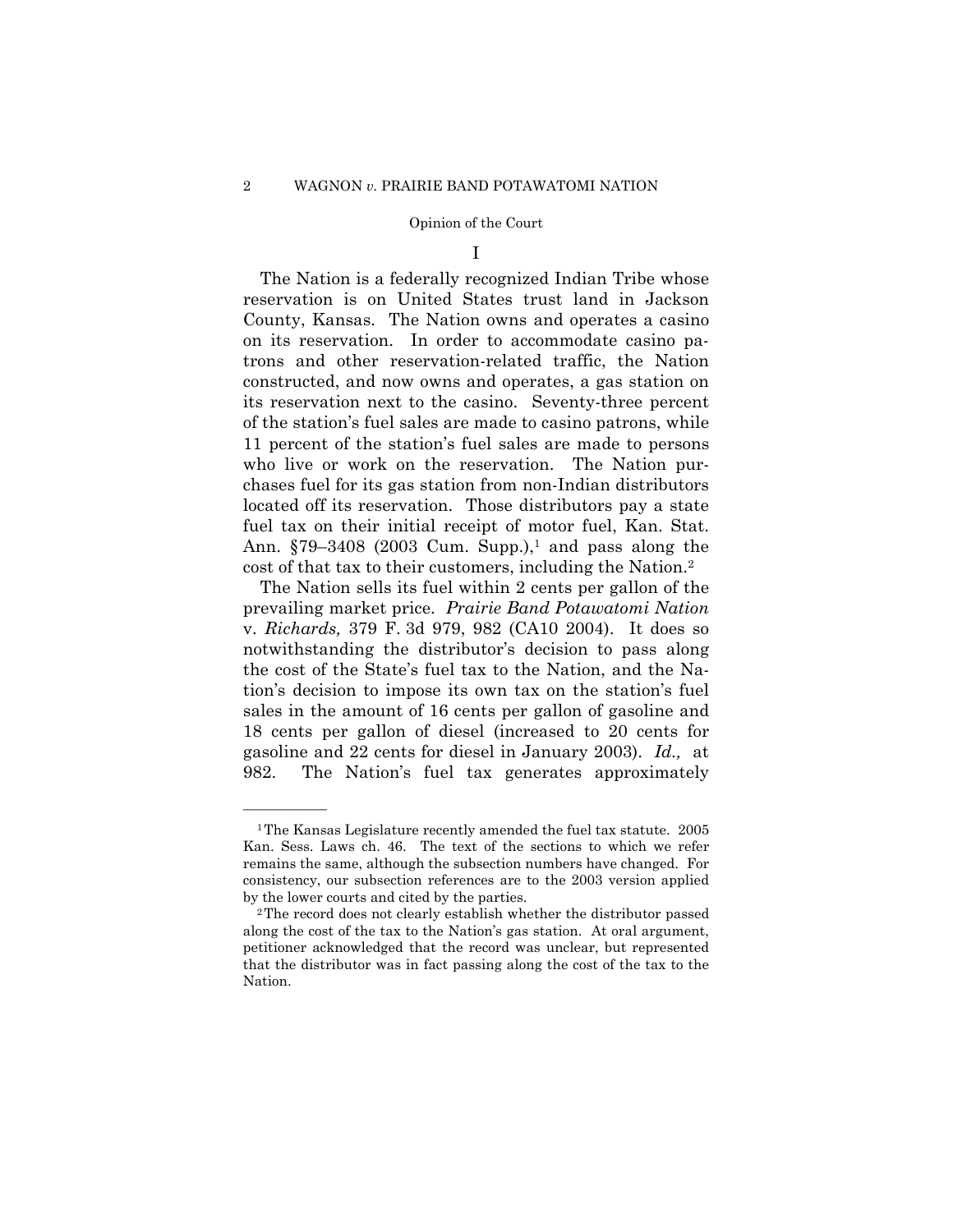\$300,000 annually, funds that the Nation uses for "'constructing and maintaining roads, bridges and rights-ofway located on or near the Reservation," including the access road between the state-funded highway and the casino. *Ibid.* 

The Nation brought an action in Federal District Court for declaratory judgment and injunctive relief from the State's collection of motor fuel tax from distributors who deliver fuel to the reservation. The District Court granted summary judgment in favor of the State. Applying the *Bracker* interest-balancing test, it determined that the balance of state, federal, and tribal interests tilted in favor of the State. The court reached this determination because "it is undisputed that the legal incidence of the tax is directed off-reservation at the fuel distributors," *Prairie Band Potawatomi Nation* v. *Richards,* 241 F. Supp. 2d 1295, 1311 (Kan. 2003), and because the ultimate purchasers of the fuel, non-Indian casino patrons, receive the bulk of their governmental services from the State, *id*., at 1309. The court held that the State's tax did not interfere with the Nation's right of self-government, adding that "a tribe cannot oust a state from any power to tax onreservation purchases by nonmembers of the tribe by simply imposing its own tax on the transactions or by otherwise earning its revenues from the tribal business." *Id*., at 1311.

The Court of Appeals for the Tenth Circuit reversed. 379 F. 3d 979 (2004). It determined that, under *Bracker*, the balance of state, federal, and tribal interests favored the Tribe. The Tenth Circuit reasoned that the Nation's fuel revenues were "derived from value generated primarily on its reservation," 379 F. 3d, at 984—namely, the creation of a new fuel market by virtue of the presence of the casino—and that the Nation's interests in taxing this reservation-created value to raise revenue for reservation infrastructure outweighed the State's "general interest in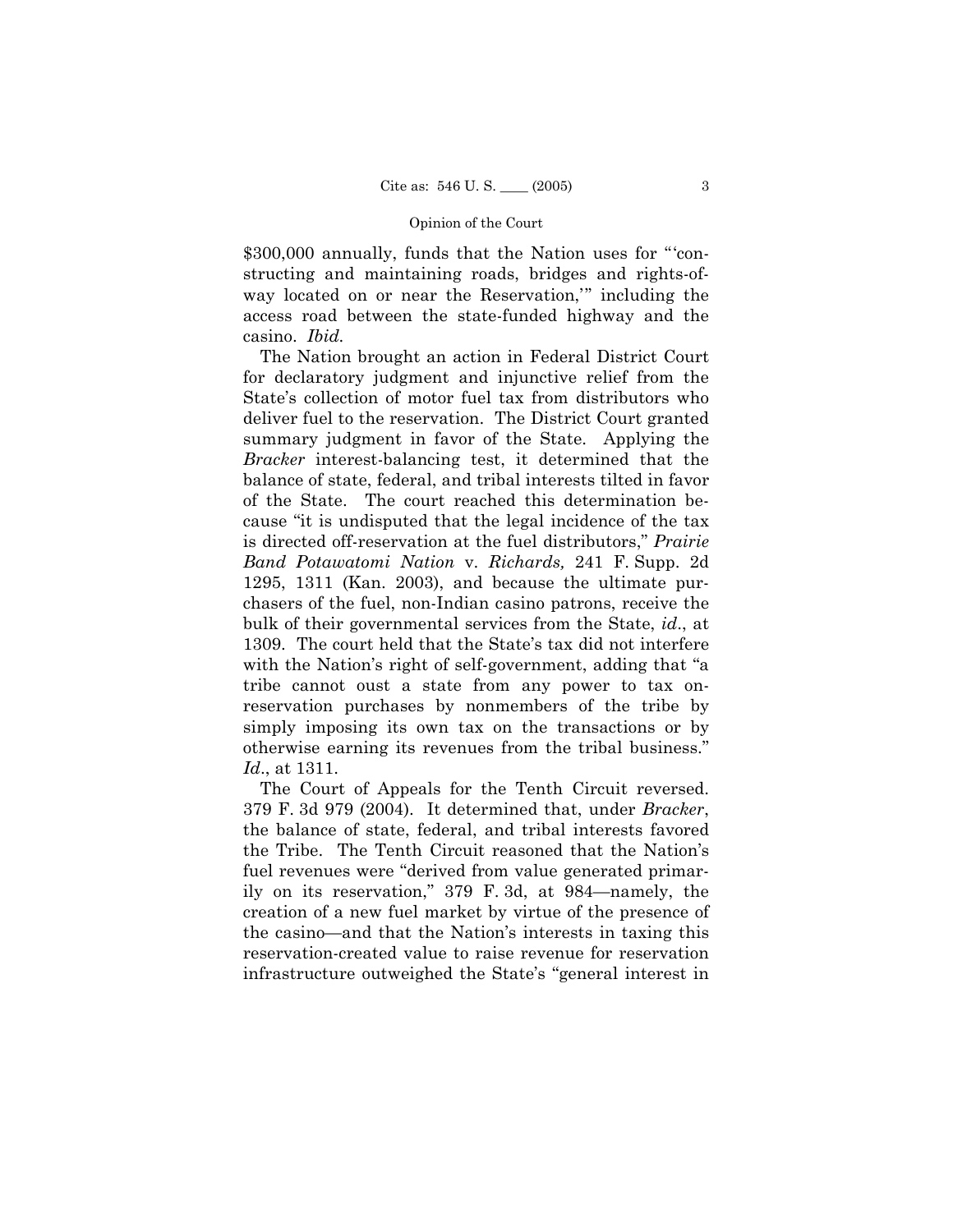raising revenues," *id.*, at 986. We granted certiorari, 543 U. S. 1186 (2005), and now reverse.

# II

Although we granted certiorari to determine whether Kansas may tax a non-Indian distributor's *off-reservation*  receipt of fuel without being subject to the *Bracker* interest-balancing test, Pet. for Cert. i, the Nation maintains that Kansas' "tax is imposed not on the off-reservation receipt of fuel, but on its *on-reservation sale and delivery,*" Brief for Respondent 11 (emphasis in original). As the Nation recognizes, under our Indian tax immunity cases, the "who" and the "where" of the challenged tax have significant consequences. We have determined that "[t]he initial and frequently dispositive question in Indian tax cases . . . is *who* bears the legal incidence of [the] tax," *Oklahoma Tax Comm'n* v. *Chickasaw Nation,* 515 U. S. 450, 458 (1995) (emphasis added), and that the States are categorically barred from placing the legal incidence of an excise tax "*on a tribe or on tribal members* for sales made *inside Indian country*" without congressional authorization, *id.*, at 459 (emphasis added). We have further determined that, even when a State imposes the legal incidence of its tax on a non-Indian seller, the tax may nonetheless be pre-empted if the transaction giving rise to tax liability occurs on the reservation and the imposition of the tax fails to satisfy the *Bracker* interest-balancing test. See 448 U. S. 136 (holding that state taxes imposed on on-reservation logging and hauling operations by non-Indian contractor are invalid under the interest-balancing test); cf. *Central Machinery Co.*  v. *Arizona Tax Comm'n,* 448 U. S. 160 (1980) (holding that the Indian trader statutes pre-empted Arizona's tax on a non-Indian seller's on-reservation sales).

The Nation maintains that it is entitled to prevail under the categorical bar articulated in *Chickasaw* because "[t]he fairest reading of the statute is that the legal inci-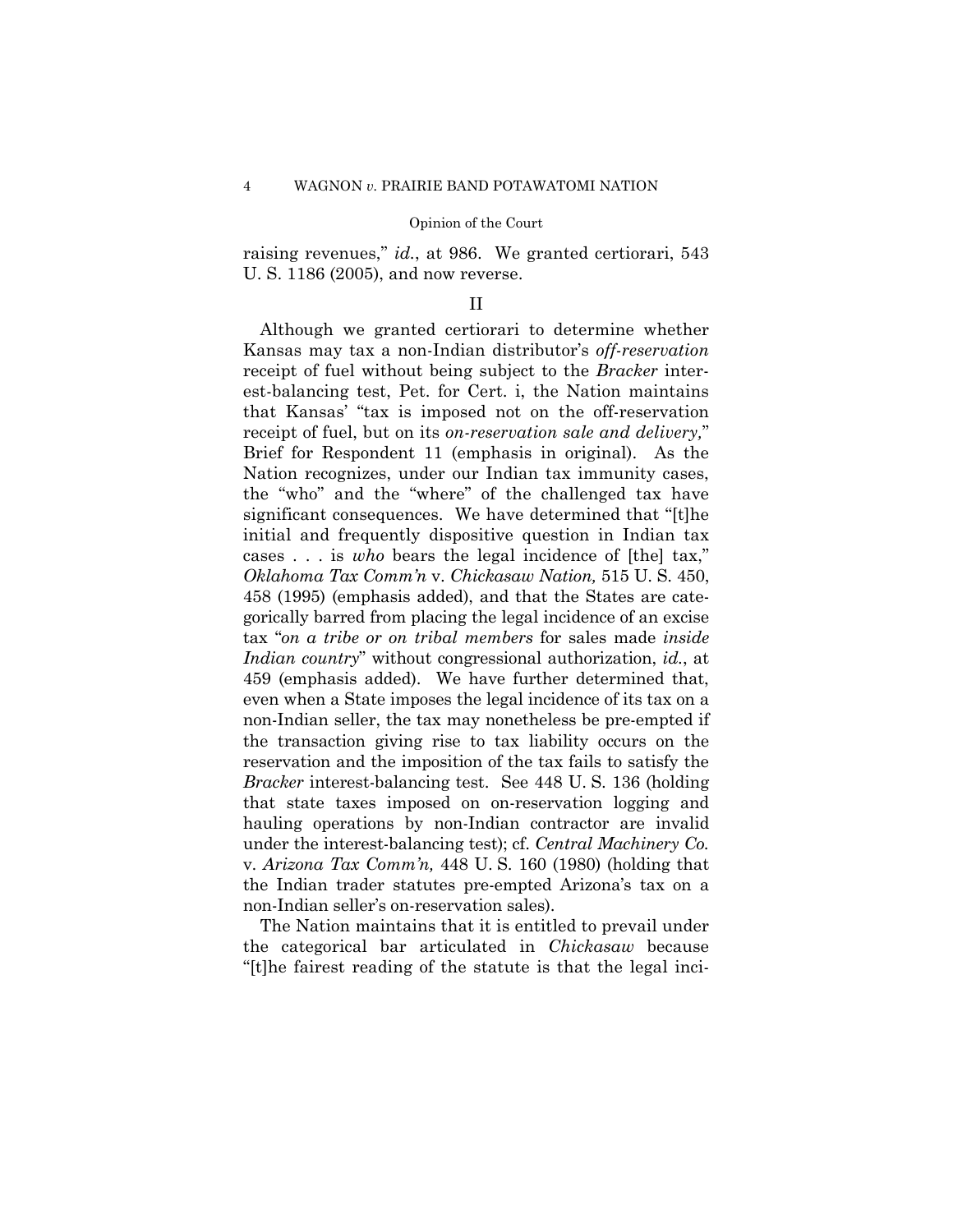dence of the tax actually falls on the Tribe [on the reservation]." Brief for Respondent 17, n. 5. The Nation alternatively maintains it is entitled to prevail even if the legal incidence of the tax is on the non-Indian distributor because, according to the Nation, the tax arises out of a distributor's on-reservation transaction with the Tribe and is therefore subject to the *Bracker* balancing test. Brief for Respondent 15. We address the "who" and the "where" of Kansas' motor fuel tax in turn.

Kansas law specifies that "the incidence of [the motor fuel] tax is imposed on the distributor of the first receipt of the motor fuel." Kan. Stat. Ann. §79–3408(c) (2003 Cum. Supp.). We have suggested that such "dispositive language" from the state legislature is determinative of who bears the legal incidence of a state excise tax. *Chickasaw*, *supra,* at 461. But even if the state legislature had not employed such "dispositive language," thereby requiring us instead to look to a "fair interpretation of the taxing statute as written and applied," *California Bd. of Equalization* v. *Chemehuevi Tribe,* 474 U. S. 9, 11 (1985) *(per curiam)*, we would nonetheless conclude that the legal incidence of the tax is on the distributor.

Kansas law makes clear that it is the distributor, rather than the retailer, that is liable to pay the motor fuel tax. Section 79–3410(a) (1997) provides, in relevant part, that "[e]very distributor . . . shall compute and shall pay to the director . . . the amount of [motor fuel] taxes due to the state." While the distributors are "entitled" to pass along the cost of the tax to downstream purchasers, see §79– 3409 (2003 Cum. Supp.), they are not required to do so. In sum, the legal incidence of the Kansas motor fuel tax is on the distributor. The lower courts reached the same conclusion. 379 F. 3d, at 982 ("The Kansas legislature structured the tax so that its legal incidence is placed on non-

A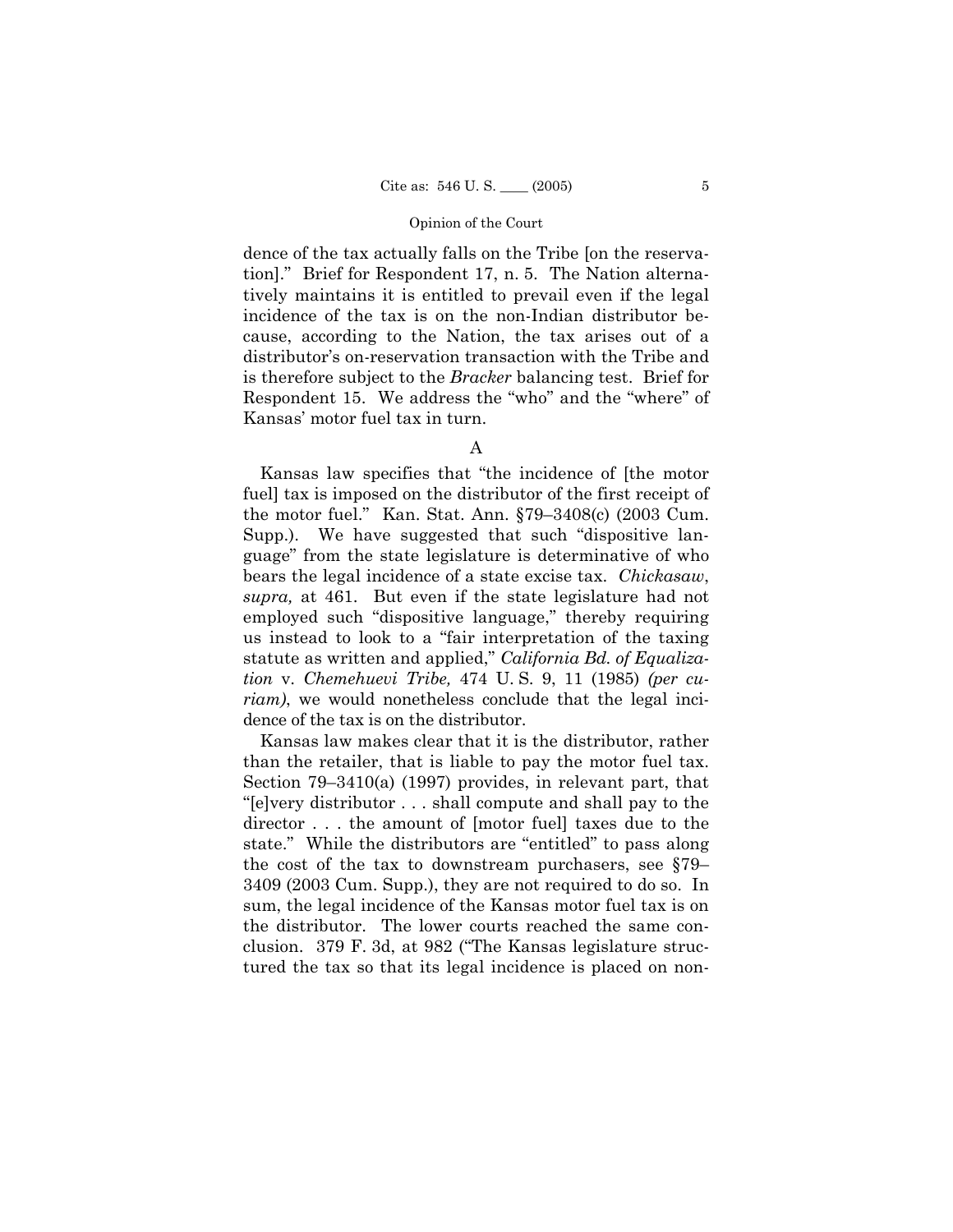Indian distributors"); 241 F. Supp. 2d, at 1311 ("[I]t is undisputed that the legal incidence of the tax is directed off-reservation at the fuel distributors"); see also *Sac and Fox Nation of Missouri* v. *Pierce*, 213 F. 3d 566, 578 (CA10 2000) ("[T]he legal incidence of the [Kansas] tax law as presently written falls on the fuel distributors rather than on the Tribes"); *Winnebago Tribe of Nebraska* v. *Kline*, 297 F. Supp. 2d 1291, 1294 (Kan. 2004) ("Under the Kansas statutory scheme, the legal incidence of the state's fuel tax falls on the 'distributor of first receipt' of such fuel"); *Sac and Fox Nation of Missouri* v. *LaFaver*, 31 F. Supp. 2d 1298, 1307 (Kan. 1998) ("[T]he statutes are extremely clear in providing that the tax in question is imposed upon the distributor"). And the Kansas Department of Revenue, the state agency charged with administering the motor fuel tax, has concluded likewise. See Letter from David J. Heinemann, Office of Administrative Appeals, to Mark Burghart, Written Final Determination in Request for Informal Conference for Reconsideration of Agency Action, *Davies Oil Co., Inc.,* Docket No. 01–970 (Jan. 3, 2002) (hereinafter Kansas Dept. of Revenue Letter) ("The legal incidence of the Kansas fuel tax rests with Davies, the distributor, who is up-stream from Nation, the retailer").

The United States, as *amicus*, contends that this conclusion is foreclosed by the Kansas Supreme Court's decision in *Kaul* v. *Kansas Dept. of Revenue*, 266 Kan. 464, 970 P. 2d 60 (1998). The United States reads *Kaul* as holding that the legal incidence of Kansas' motor fuel tax rests on the Indian retailers, rather than on the non-Indian distributors. And, under the United States' view, so long as the Kansas Supreme Court's " 'definitive determination as to the operating incidence" of its fuel tax is "consistent with the statute's reasonable interpretation," it should be " deemed conclusive." Brief for United States as *Amicus Curiae* 10 (quoting *Gurley* v. *Rhoden,* 421 U. S. 200, 208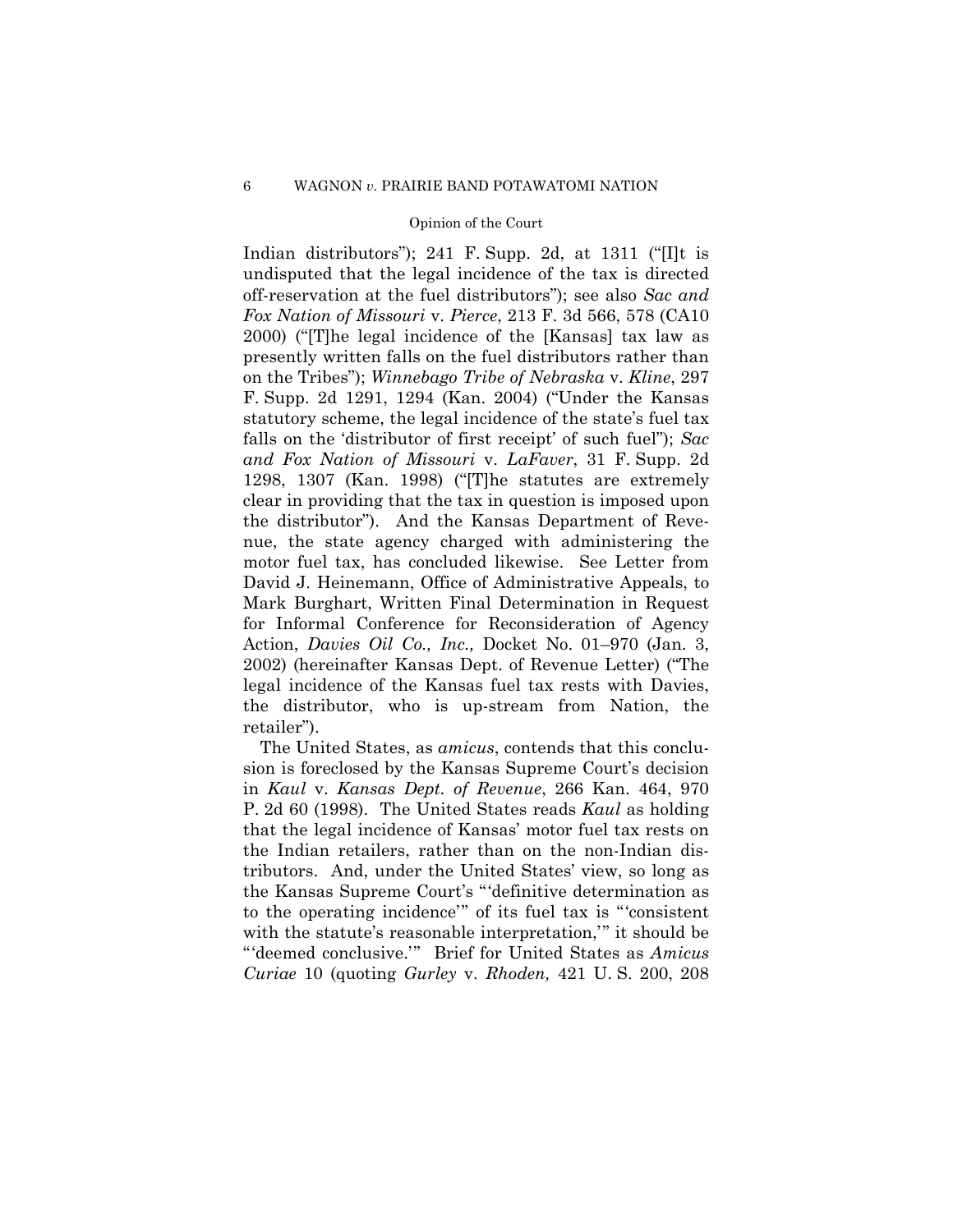# (1975)).

We disagree with the United States' interpretation of *Kaul.* In *Kaul*, two members of the Citizen Band Potawatomi Tribe of Oklahoma sought to enjoin the enforcement of Kansas' fuel tax on fuel delivered to their gas station located on the Prairie Band Potawatomi Tribe of Kansas' Reservation. The Kansas Supreme Court determined that the station owners had standing to challenge the tax because the statute provided that the distributor was entitled to " charge and collect such tax . . . as a part of the selling price.'" *Kaul, supra,* at 474, 970 P. 2d, at 67 (quoting Kan. Stat. Ann. §79–3409 (1995); emphasis deleted). The court determined that the station owners were not entitled to an injunction, however, because they were not members of a Kansas Tribe and thus there had "been no showing by Retailers that payment of fuel tax to Kansas interferes with the self-government of a Kansas tribe or a Kansas tribal member." 266 Kan., at 464, 970 P. 2d, at 69. The court then noted that "the legal incidence of the tax on motor fuel rests on nontribal members and does not affect the Potawatomi Indian reservation within the state of Kansas." *Ibid*.

*Kaul* does not foreclose our determination that the distributor bears the legal incidence of the Kansas motor fuel tax. As an initial matter, it is unclear whether the court's reference to "nontribal members" is a reference to the non-tribal-member retailers or the non-tribal-member distributors. At the very least, *Kaul*'s imprecise language cannot be characterized as a definitive determination. Moreover, the 1998 amendments to the Kansas fuel provisions, including the amendment to §79–3408(c) that provides that "the incidence of this tax is imposed on the distributor," were not applied in *Kaul. Id.,* at 473, 970 P. 2d, at 66 (identifying provisions that were repealed in 1998 as being "in effect during the period relevant to this case"); *id.*, at 474, 970 P. 2d, at 67 (noting that a "critical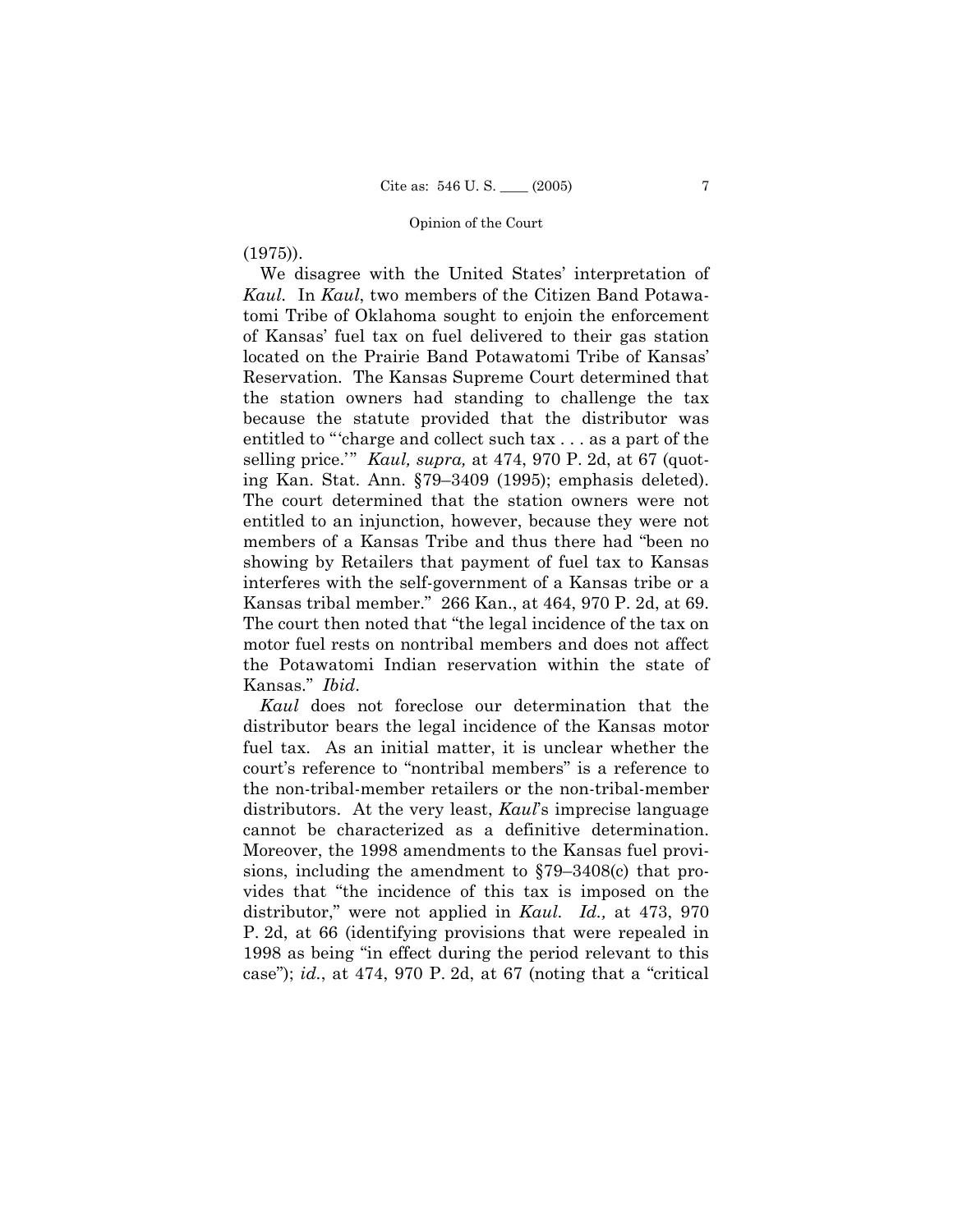statute" to its holding was the 1995 version of §79–3409, which was amended in 1998). Accordingly, *Kaul* did not speak authoritatively on the provisions before us today.

B

The Nation maintains that we must apply the *Bracker*  interest-balancing test, irrespective of the identity of the taxpayer (*i.e.,* the party bearing the legal incidence), because the Kansas fuel tax arises as a result of the *onreservation* sale and delivery of the motor fuel. See Brief for Respondent 15. Notably, however, the Nation presented a starkly different interpretation of the statute in the proceedings before the Court of Appeals, arguing that "[t]he balancing test is appropriate even though the legal incidence of the tax is imposed on the Nation's non-Indian distributor and is triggered by the distributor's receipt of fuel *outside the reservation*." Appellant's Reply Brief in No. 03–3218 (CA10), p. 3 (emphasis added); see also 241 F. Supp. 2d, at 1311 (District Court observing that "it is undisputed that the legal incidence of the tax is directed offreservation at the fuel distributors"). A "fair interpretation of the taxing statute as written and applied," *Chemehuevi Tribe,* 474 U.S., at 11, confirms that the Nation's interpretation of the statute before the Court of Appeals was correct.

As written, the Kansas fuel tax provisions state that "the incidence of this tax is imposed on the distributor of the first receipt of the motor fuel and such taxes shall be paid but once. Such tax shall be computed on all motor-vehicle fuels or special fuels received by each distributor, manufacturer or importer in this state and paid in the manner provided for herein . . . ." Kan. Stat. Ann. §79–3408(c) (2003 Cum. Supp.). Under this provision, the distributor who initially receives the motor fuel is liable for payment of the fuel tax, and the distributor's tax liability is determined by calculating the amount of fuel received by the distributor.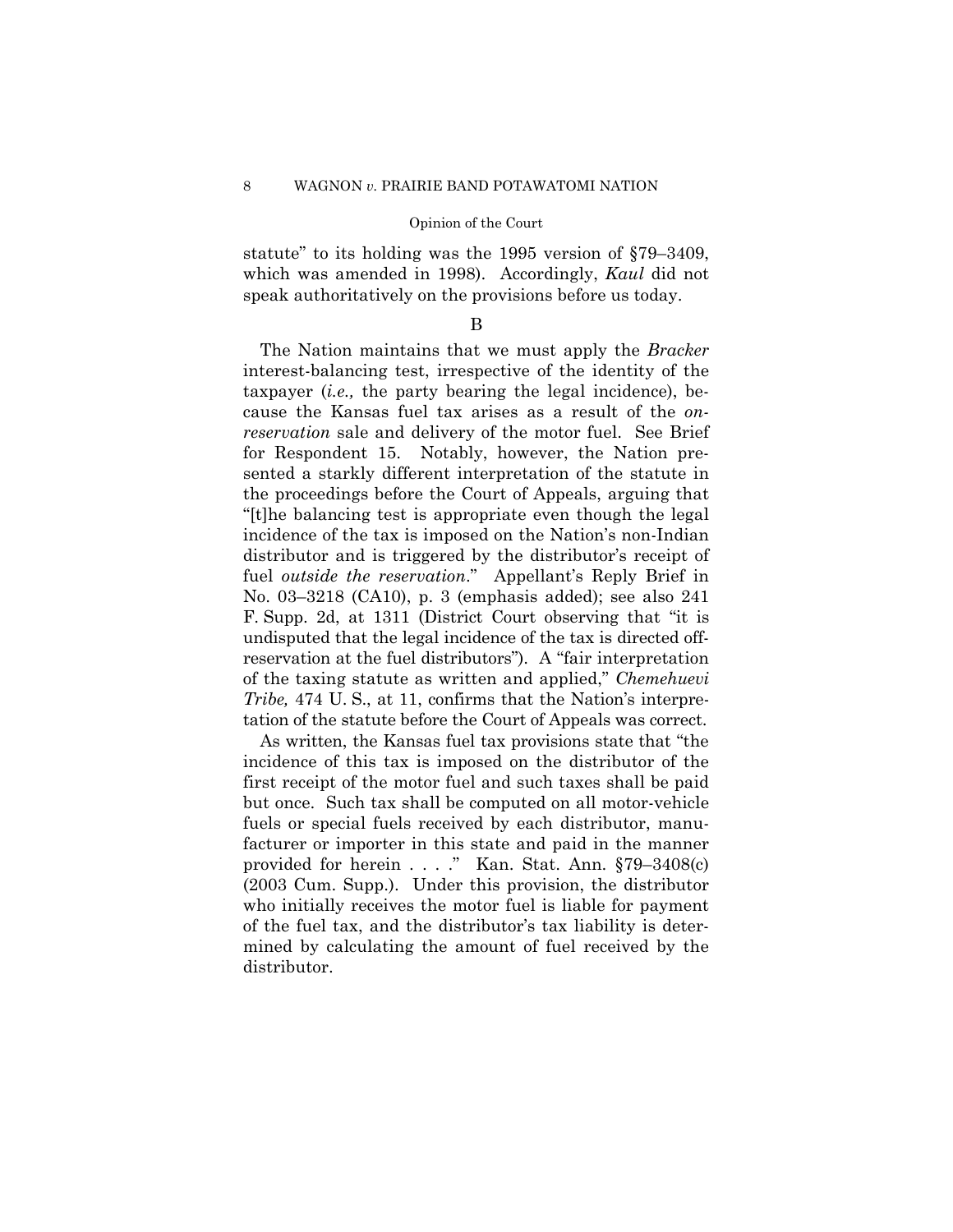Section 79–3410(a) (1997) confirms that it is the distributor's off-reservation receipt of the motor fuel, and not any subsequent event, that establishes tax liability. That section provides:

"[E]very distributor, manufacturer, importer, exporter or retailer of motor-vehicle fuels or special fuels, on or before the 25th day of each month, shall render to the director . . . a report certified to be true and correct showing the number of gallons of motor-vehicle fuels or special fuels received by such distributor, manufacturer, importer, exporter or retailer during the preceding calendar month . . . . Every distributor, manufacturer or importer within the time herein fixed for the rendering of such reports, shall compute and shall pay to the director at the director's office the amount of taxes due to the state on all motor-vehicle fuels or special fuels received by such distributor, manufacturer or importer during the preceding calendar month."

Thus, Kansas law expressly provides that a distributor's monthly tax obligations are determined by the amount of fuel received by the distributor during the preceding month. See *Kline*, 297 F. Supp. 2d, at 1294 ("The distributor must compute and remit the tax each month for the fuel received by the distributor in the State of Kansas").

The Nation disagrees. It contends that what is taxed is not the distributors' (off-reservation) receipt of the fuel, but rather the distributors' use, sale, or delivery of the motor fuel—in this case, the distributors' (on-reservation) sale or delivery to the Nation. The Nation grounds support for this proposition in §79–3408(a) (2003 Cum. Supp.). That section provides that "[a] tax . . . is hereby imposed on the use, sale or delivery of all motor vehicle fuels or special fuels which are used, sold or delivered in this state for any purpose whatsoever." But this section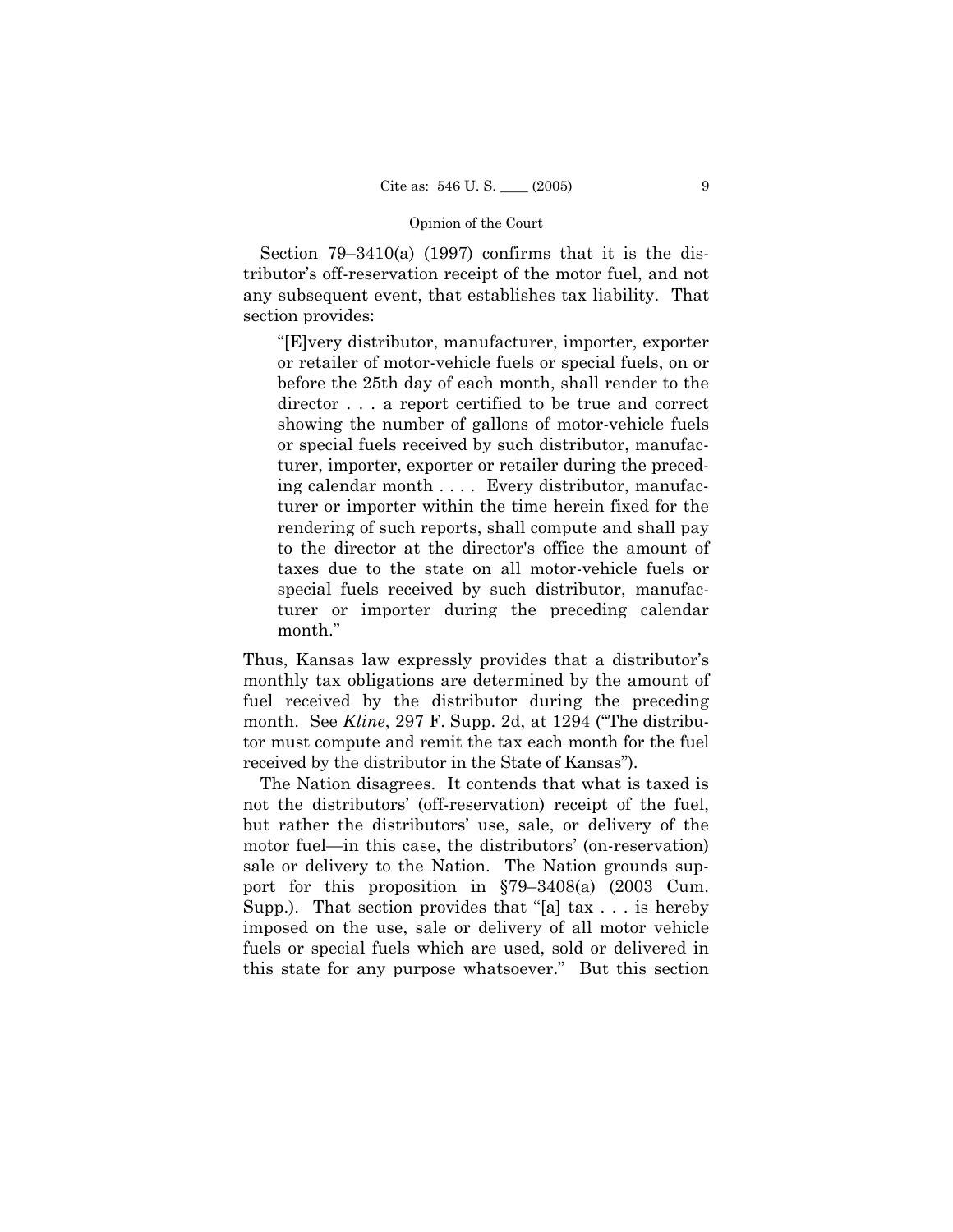cannot be read in isolation. If it were, it would permit Kansas to tax the same fuel multiple times—namely, every time fuel is sold, delivered, or used. Section 79– 3408(a) must be read in conjunction with subsection (c), which specifies that "the incidence of this tax is imposed on the distributor of the first receipt of the motor fuel *and such taxes shall be paid but once.*" (Emphasis added.) The identity of the single, taxable event is revealed in the very next sentence of subsection (c), which provides that "[s]uch tax shall be computed on all . . . fuels *received by each distributor.*" (Emphasis added.) In short, the "use, sale or delivery" that triggers tax liability is the sale or delivery of the fuel to the distributor. The Kansas Department of Revenue has issued a final determination reaching the same conclusion. See Kansas Dept. of Revenue Letter ("[P]ursuant to the Kansas Motor Fuel Tax Act . . . the state fuel tax was imposed on Davies, a distributor, *when Davies first received the fuel at its business, a site located off of Nation's reservation*" (emphasis added)).

The Nation claims further support for its interpretation of the statute in §79–3408(d) (2003 Cum. Supp.). Section 79–3408(d) permits distributors to obtain deductions from the Kansas motor fuel tax for certain postreceipt transactions, such as sale or delivery of fuel for export from the State and sale or delivery of fuel to the United States.  $\S$ [579–3408(d)(1)–(2). The Nation argues that these exemptions make it impossible for a distributor to calculate its "ultimate tax liability" without knowing "whether, where, and to whom the fuel is ultimately sold or delivered." Brief for Respondent 15. The Nation infers from these provisions that the taxable event is actually the distributors' postreceipt delivery of fuel to retailers such as the Nation, rather than the distributors' initial receipt of the fuel.

The Nation's theory suffers from a number of conceptual defects. First, under Kansas law, a distributor must pay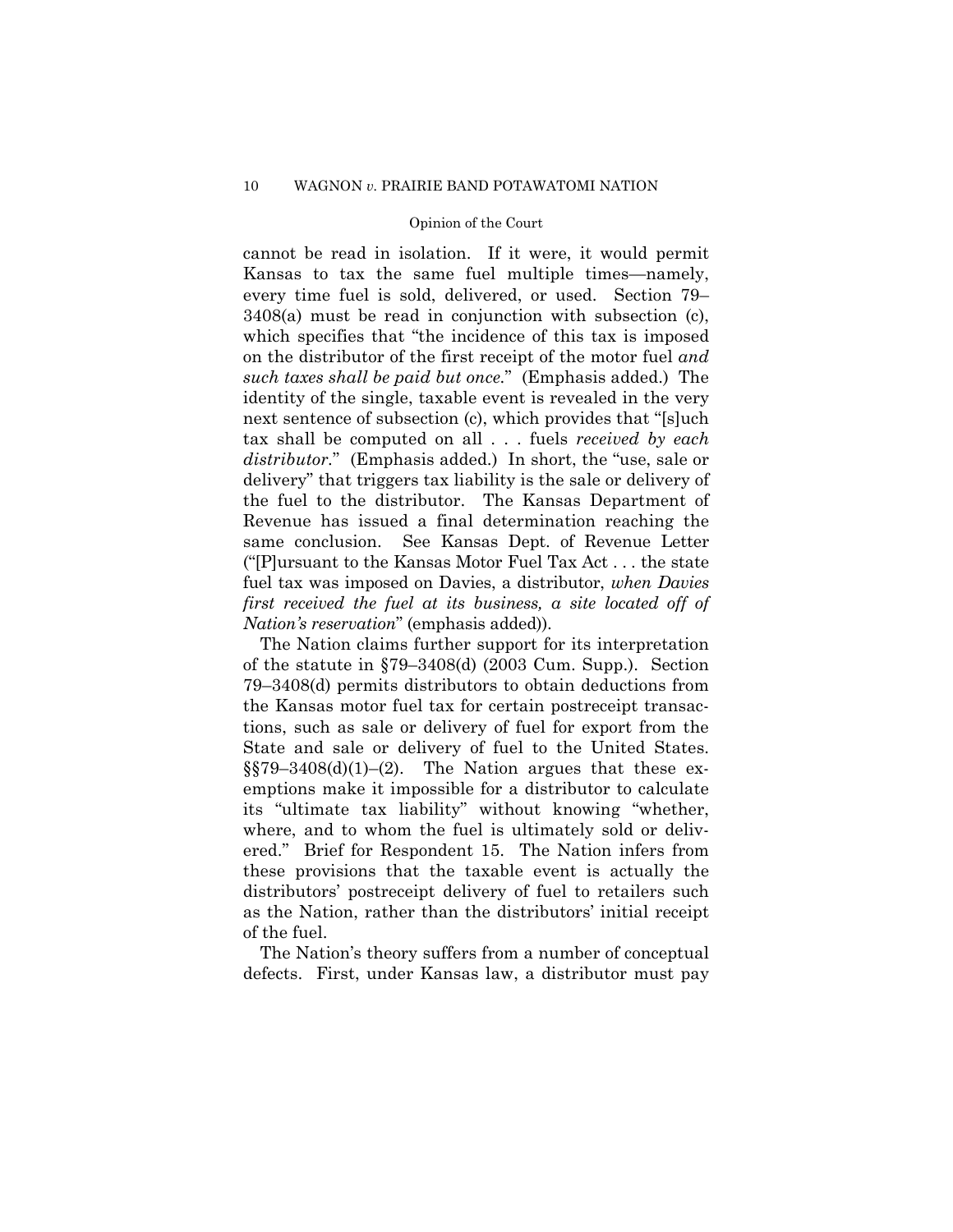the tax even for fuel that sits in its inventory—fuel that is not (or at least has not yet been) used, sold, or delivered by the distributor.3 But the Nation's interpretation presumes that the tax is owed *only* on a distributor's postreceipt use, sale, or delivery of fuel. As this interpretation cannot be reconciled with the manner in which the Kansas motor fuel tax is actually applied, it must be rejected.<sup>4</sup> Second,

<sup>3</sup>This understanding of the application of the Kansas fuel tax is confirmed by the form that fuel distributors are required to fill out each month pursuant to Kan. Stat. Ann. §79–3410 (1997). See Kansas Form MF–52, available at http://www.ksrevenue.org/pdf/forms/mf52.pdf (as visited Nov. 21, 2005, and available in Clerk of Court's case file). The form instructs distributors to enter in line 1 "the total net gallons of gasoline, gasohol and special fuel received or imported" during the preceding month. *Id.,* at 2. The distributors may then "[e]nter the deductions that apply to your business" in lines 2(a)-to-(e) for the preceding month. Those deductions include "[n]et gallons of fuel exported from Kansas," "[n]et gallons of fuel sold to the U. S. Government," "[n]et gallons of fuel sold for aviation purposes," and "[n]et gallons of dyed diesel fuel *received* for the month," the very deductions described in §79–3408(d), *ibid.* (emphasis added). The distributor's tax liability is then calculated by subtracting the total deductions from the total fuel received, and applying the 2.5 percent handling allowance to the difference. Thus, the event that generates a distributor's tax liability is its receipt of fuel. And the distributor must pay tax on that fuel even if it is not subsequently delivered or sold. While a distributor may decrease its tax liability by engaging in transactions that entitle it to deductions, such as by selling or delivering fuel to an exempt entity like the United States, its tax liability is unaffected by sales or deliveries to nonexempt entities like the Nation. 4 Indeed, the dissent acknowledges that tax is owed on fuel a distribu-

tor receives and holds in inventory—and thus implicitly concedes that the distributors' off-reservation receipt of motor fuel is the event that gives rise to tax liability. See *post*, at 5 (opinion of GINSBURG, J.). While the dissent contends that such tax is ultimately "effectively offset" by a subsequent delivery of the inventoried fuel, *ibid.,* the dissent does not explain the meaning of this opaque contention. A distributor's subsequent delivery of fuel to the Nation or any other fuel retailer in Kansas has *no effect* on tax that it has already paid in a preceding month. Indeed, the distributor does not report delivery to retailers on its monthly tax return. See Kansas Form MF–52. And a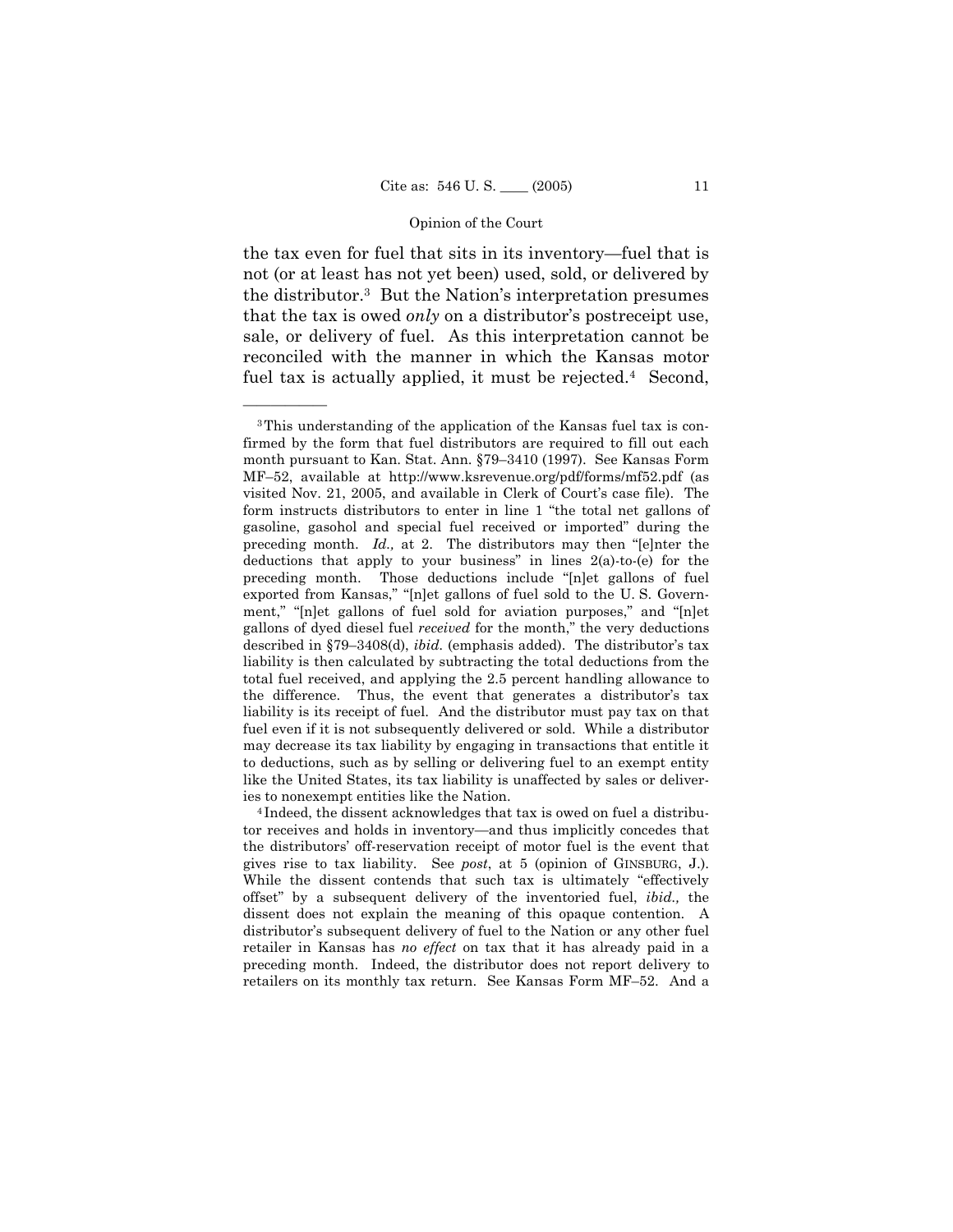the availability of tax deductions does not change the nature of the taxable event, here the distributor's receipt of the fuel. By analogy, an individual federal income taxpayer may reduce his tax liability by paying home mortgage interest. But that entitlement does not render the taxable event anything other than the receipt of income by the taxpayer. See 26 U. S. C. §1 (2000 ed. and Supp. II), §163(h) (2000 ed.); cf. *North American Oil Consol.* v. *Burnet,* 286 U. S. 417, 424 (1932) (federal income tax liability arises when "a taxpayer . . . has received income").

Finally, the Nation contends that its interpretation of the statute is supported by Kan. Stat. Ann. §79–3417 (1997), which permits a refund—in certain circumstances—for destroyed fuel. However, the Nation's interpretation is actually foreclosed by that section. Section 79–3417 entitles a distributor to a "refund from the state of the amount of motor-vehicle fuels or special fuels tax paid on any . . . fuels of 100 gallons or more in quantity, which are lost or destroyed at any one time while such distributor is the owner thereof," provided the distributor supplies the required notification and documentation to the State. This section illustrates that a distributor pays taxes for fuel in its possession that it has not delivered or sold, and is only entitled to the refund described in this section for tax it has already paid on fuel that is subsequently destroyed. While this section does not specify the event that gives rise to the distributor's tax liability, it forecloses the Nation's contention that such liability does not arise until fuel is sold or delivered to a nonexempt entity.

# III

Although Kansas' fuel tax is imposed on non-Indian distributors based upon those distributors' off-reservation

distributor must pay the tax even if the fuel is *never* delivered.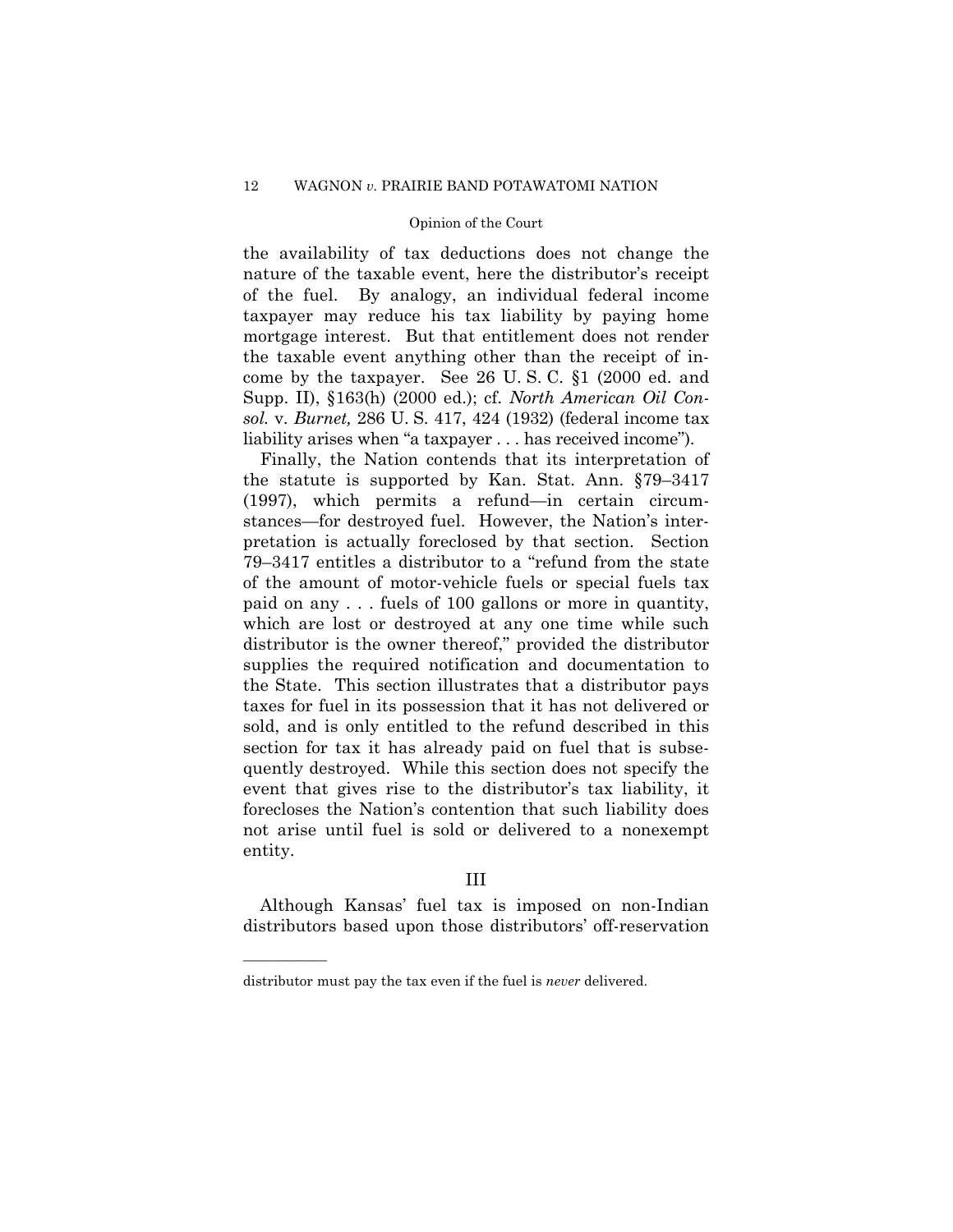receipt of motor fuel, the Tenth Circuit concluded that the tax was nevertheless still subject to the interest-balancing test this Court set forth in *Bracker,* 448 U. S. 136. As *Bracker* itself explained, however, we formulated the balancing test to address the "difficult questio[n]" that arises when "a State asserts authority over the conduct of non-Indians engaging in activity *on the reservation*." *Id*., at 144– 145 (emphasis added). The *Bracker* interest-balancing test has never been applied where, as here, the State asserts its taxing authority over non-Indians off the reservation. And although we have never addressed this precise issue, our Indian tax immunity cases counsel against such an application.

A

We have applied the balancing test articulated in *Bracker* only where "the legal incidence of the tax fell on a nontribal entity engaged in a transaction with tribes or tribal members," *Arizona Dept. of Revenue* v. *Blaze Constr. Co.,* 526 U. S. 32, 37 (1999), on the reservation. See *Bracker*, *supra* (motor carrier license and use fuel taxes imposed on on-reservation logging and hauling operations by non-Indian contractor); *Department of Taxation and Finance of N. Y.* v. *Milhelm Attea & Bros.,* 512 U. S. 61 (1994) (various taxes imposed on non-Indian purchasers of goods retailed on-reservation); *Cotton Petroleum Corp.* v. *New Mexico,* 490 U. S. 163 (1989) (state severance tax imposed on non-Indian lessee's on-reservation production of oil and gas); *Ramah Navajo School Bd., Inc.* v. *Bureau of Revenue of N. M.,* 458 U. S. 832 (1982) (state gross receipts tax imposed on private contractor's proceeds from the construction of a school on the reservation); *Washington* v. *Confederated Tribes of Colville Reservation,* 447 U. S. 134 (1980) (cigarette and sales taxes imposed on onreservation purchases by nonmembers); *Central Machinery Co.,* 448 U. S. 160 (tax imposed on on-reservation sale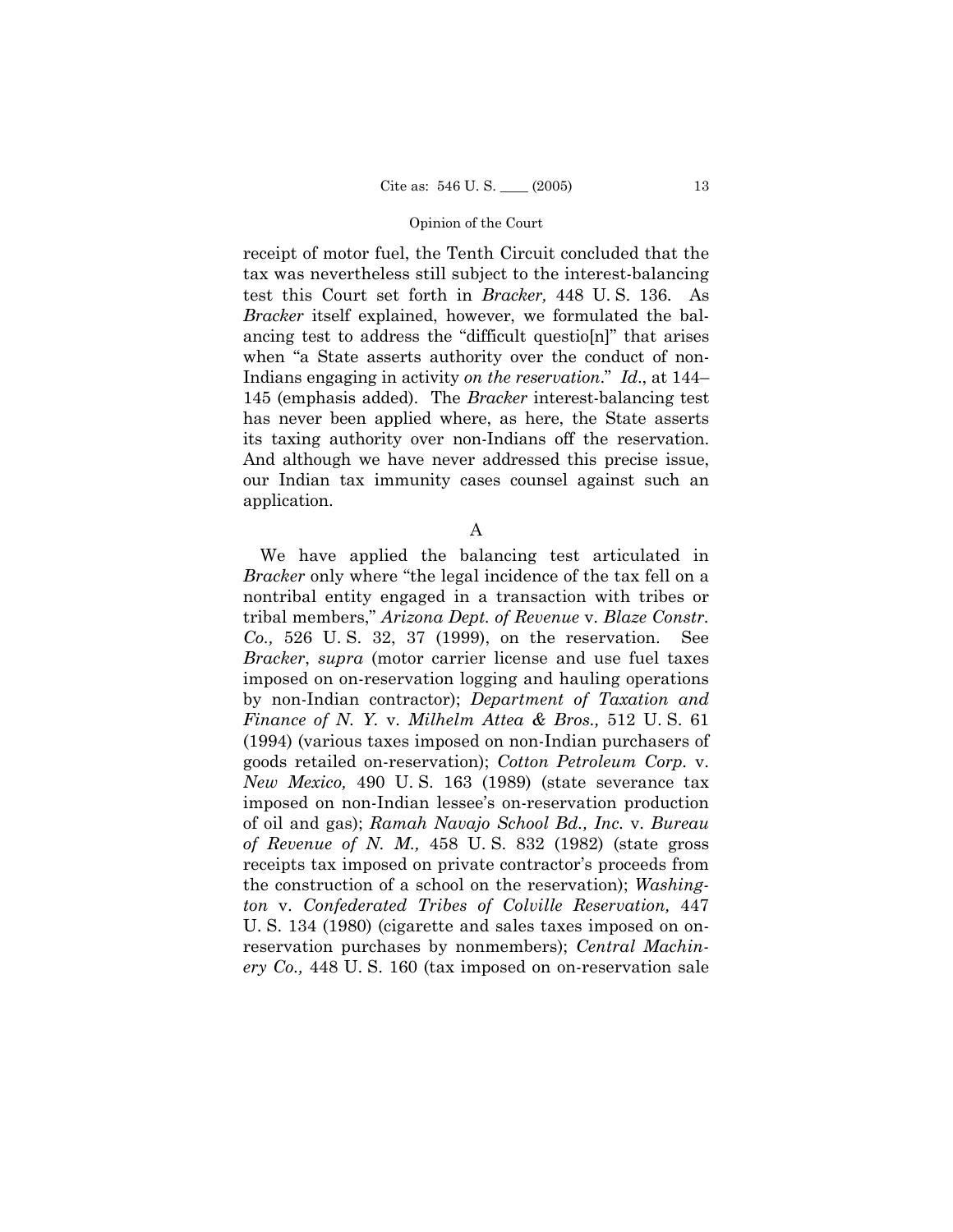of farm machinery to Tribe). Similarly, the cases identified in *Bracker* as supportive of the balancing test were exclusively concerned with the on-reservation conduct of non-Indians. See *Warren Trading Post Co.* v. *Arizona Tax Comm'n,* 380 U. S. 685 (1965) (gross proceeds tax imposed on non-Indian retailer on Navajo Indian Reservation); *Thomas* v. *Gay,* 169 U. S. 264 (1898) (state property tax imposed on cattle owned by non-Indian lessees of tribal land); *Williams* v. *Lee,* 358 U. S. 217 (1959) (holding the state courts lacked jurisdiction over dispute between non-Indian, on-reservation retailer and Indian debtors).5

Limiting the interest-balancing test exclusively to *onreservation* transactions between a nontribal entity and a

<sup>5</sup>Our recent discussion in *Oklahoma Tax Comm'n* v. *Chickasaw Nation*, 515 U. S. 450 (1995), regarding the application of the interest-balancing test to motor fuel taxes is not to the contrary. In *Chickasaw,* we noted in dicta that, "if the legal incidence of the tax rests on non-Indians, no categorical bar prevents enforcement of the tax; if the balance of federal, state, and tribal interests favors the State, and federal law is not to the contrary, the state may impose its levy, and may place on a tribe or tribal members 'minimal burdens' in collecting the toll." *Id.*, at 459 (citation omitted). *Chickasaw* did not purport to expand the applicability of *White Mountain Apache Tribe* v. *Bracker*, 448 U. S. 136 (1980), to an offreservation tax on non-Indians. Indeed, the quoted sentence reveals that *Chickasaw* discussed the applicability of the interest-balancing test in the context of a tax that is collected by the tribe—a tax that necessarily arises from on-reservation conduct.

Moreover, in purporting to craft a " 'bright-line standard' " in that case, we noted that Oklahoma "generally is free" to impose the legal incidence of its motor fuel tax on the consumer—who purchases fuel on the reservation—and then require the Indian retailers to " 'collect and remit the levy." 515 U.S., at 460. If Oklahoma would have been free to impose the legal incidence of its fuel tax downstream from the Indian retailers, then Kansas should be equally free to impose the legal incidence of its fuel tax upstream from Indian retailers notwithstanding the applicability of the interest-balancing test. Indeed, the *Chickasaw* dicta should apply *a fortiori* here; the upstream approach is *less* burdensome on the Tribe because it does not include the collecting and remitting requirements that typically, and permissibly, accompany a consumer tax.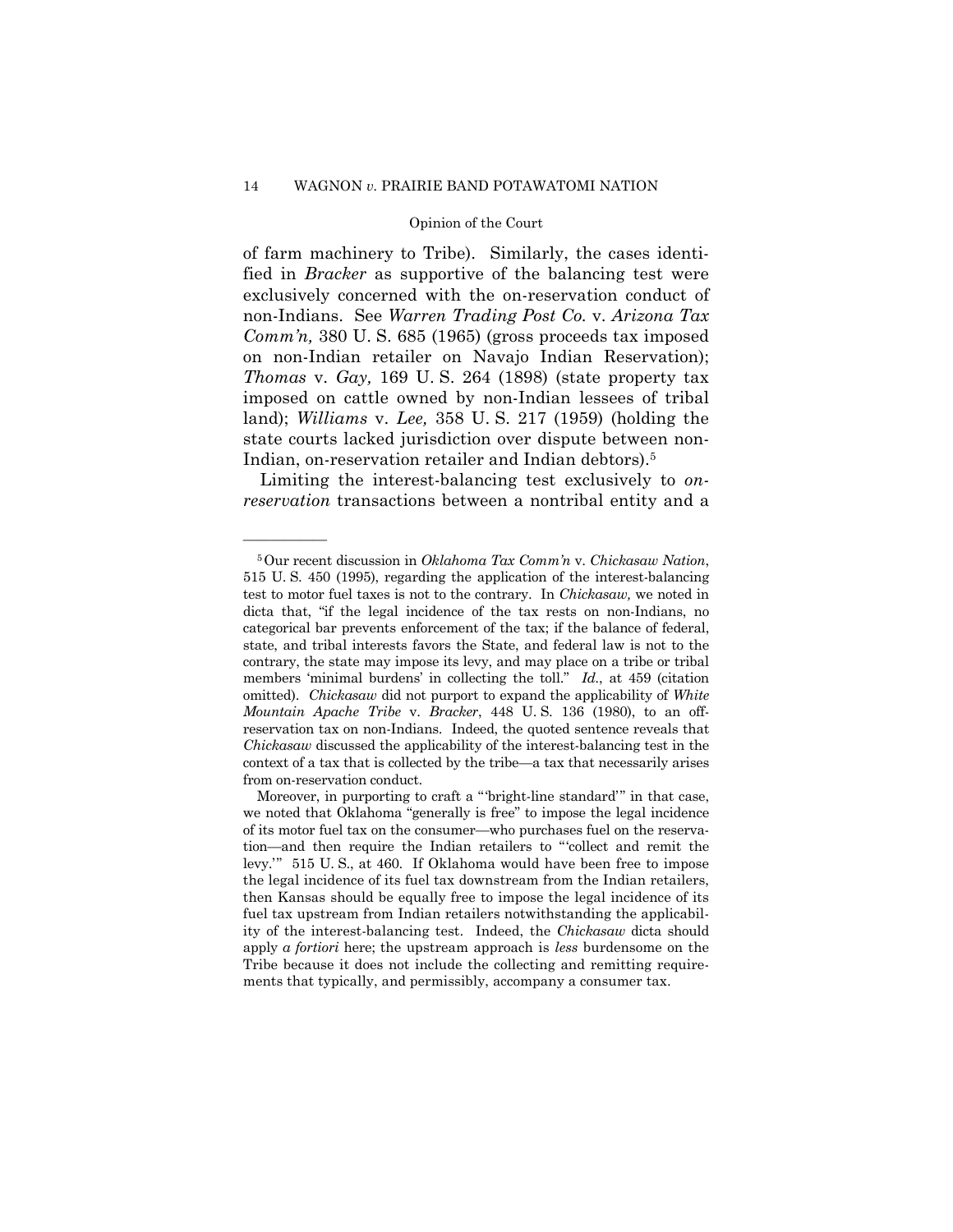tribe or tribal member is consistent with our unique Indian tax immunity jurisprudence. We have explained that this jurisprudence relies "heavily on the doctrine of tribal sovereignty . . . which historically gave state law 'no role to play' within a tribe's territorial boundaries." *Oklahoma Tax Comm'n* v. *Sac and Fox Nation,* 508 U. S. 114, 123– 124 (1993) (quoting *McClanahan* v. *Arizona Tax Comm'n,*  411 U. S. 164, 168 (1973)). We have further explained that the doctrine of tribal sovereignty, which has a "significant geographical component," *Bracker*, *supra*, at 151, requires us to "revers[e]" the "'general rule'" that "'exemptions from tax laws should . . . be clearly expressed." *Sac and Fox*, *supra*, at 124 (quoting *McClanahan*, *supra*, at 176). And we have determined that the geographical component of tribal sovereignty " 'provide[s] a backdrop against which the applicable treaties and federal statutes must be read.'" *Sac and Fox*, *supra*, at 124 (quoting *McClanahan*, *supra*, at 172). Indeed, the particularized inquiry we set forth in *Bracker* relied specifically on that backdrop. See 448 U. S., at 144–145 (noting that where "a State asserts authority over the conduct of non-Indians engaging in activity *on the reservation* . . . we have examined the language of the relevant federal treaties and statutes in terms of both the broad policies that underlie them and the notions of sovereignty that have developed from historical traditions of tribal independence" (emphasis added)).

We have taken an altogether different course, by contrast, when a State asserts its taxing authority outside of Indian Country. Without applying the interest-balancing test, we have permitted the taxation of the gross receipts of an off-reservation, Indian-owned ski resort, *Mescalero Apache Tribe* v. *Jones,* 411 U. S. 145 (1973), and the taxation of income earned by Indians working on-reservation but living off-reservation, *Chickasaw*, 515 U. S. 450. In these cases, we have concluded that "[a]bsent express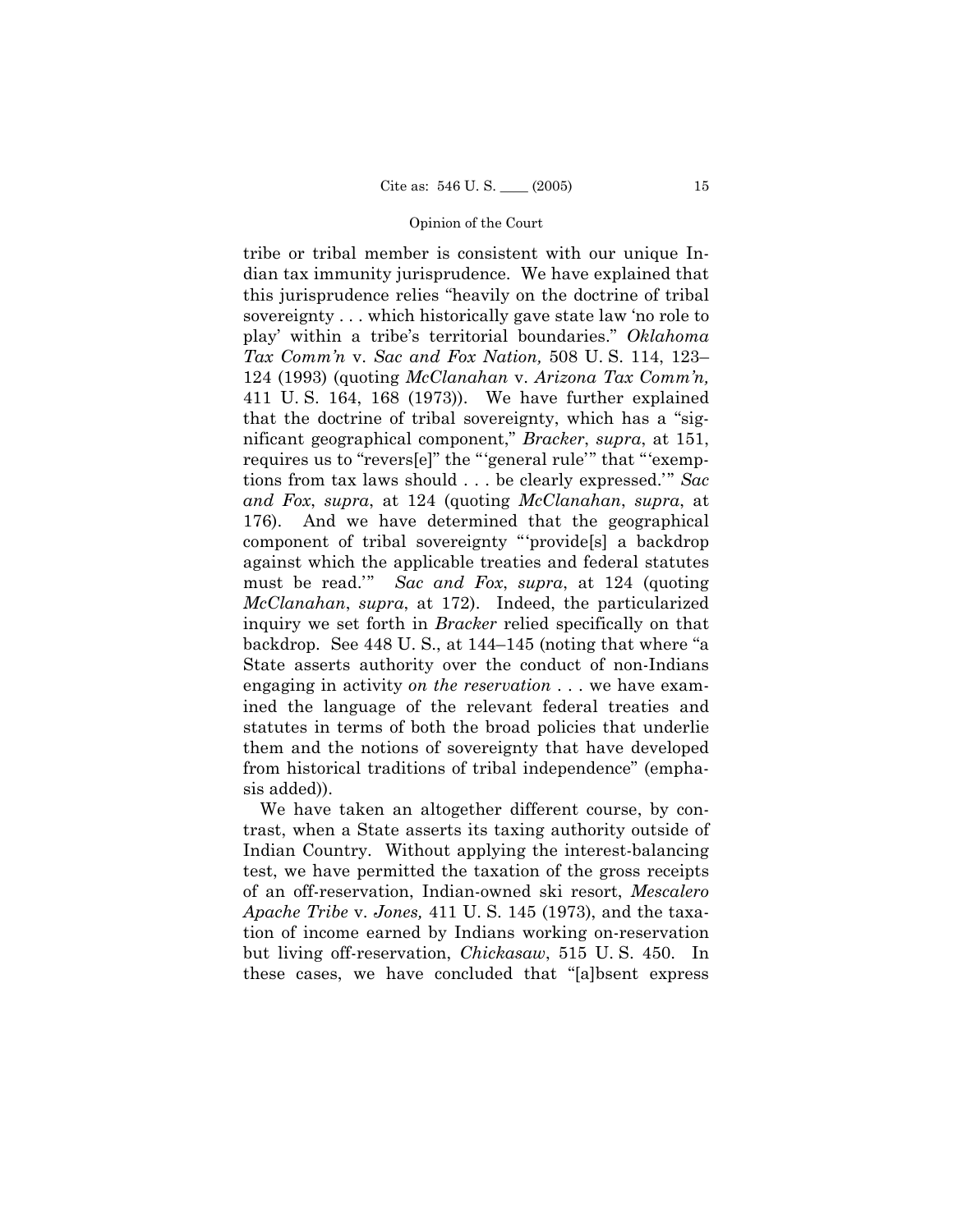federal law to the contrary, Indians going beyond reservation boundaries have generally been held subject to nondiscriminatory state law otherwise applicable to all citizens of the State." *Mescalero Apache*, *supra*, at 148–149; *Chickasaw*, *supra*, at 465 (quoting *Mescalero Apache*, *supra*, at 148–149). If a State may apply a nondiscriminatory tax to Indians who have gone beyond the boundaries of the reservation, then it follows that it may apply a nondiscriminatory tax where, as here, the tax is imposed on non-Indians as a result of an off-reservation transaction. In these circumstances, the interestbalancing test set forth in *Bracker* is inapplicable. Cf. *Blaze Constr.*, 526 U. S., at 37 (declining to apply the *Bracker* interest-balancing test "where a State seeks to tax a transaction [on-reservation] between the Federal Government and its non-Indian private contractor").

The application of the interest-balancing test to the Kansas motor fuel tax is not only inconsistent with the special geographic sovereignty concerns that gave rise to that test, but also with our efforts to establish "bright-line standard[s]" in the context of tax administration. *Ibid.*  ("The need to avoid litigation and to ensure efficient tax administration counsels in favor of a bright-line standard for taxation of federal contracts, regardless of whether the contracted-for activity takes place on Indian reservations"); cf. *Chickasaw*, *supra,* at 460 (noting that the legal incidence test "provide<sup>[s]</sup> a reasonably bright-line standard' "); *County of Yakima* v. *Confederated Tribes and Bands of Yakima Nation,* 502 U. S. 251, 267–268 (1992). Indeed, we have recognized that the *Bracker* interestbalancing test "only cloud[s]" our efforts to establish such standards. *Blaze Constr.*, *supra*, at 37. Under the Nation's view, however, any off-reservation tax imposed on the manufacture or sale of any good imported by the Nation or one of its members would be subject to interest balancing. Such an expansion of the application of the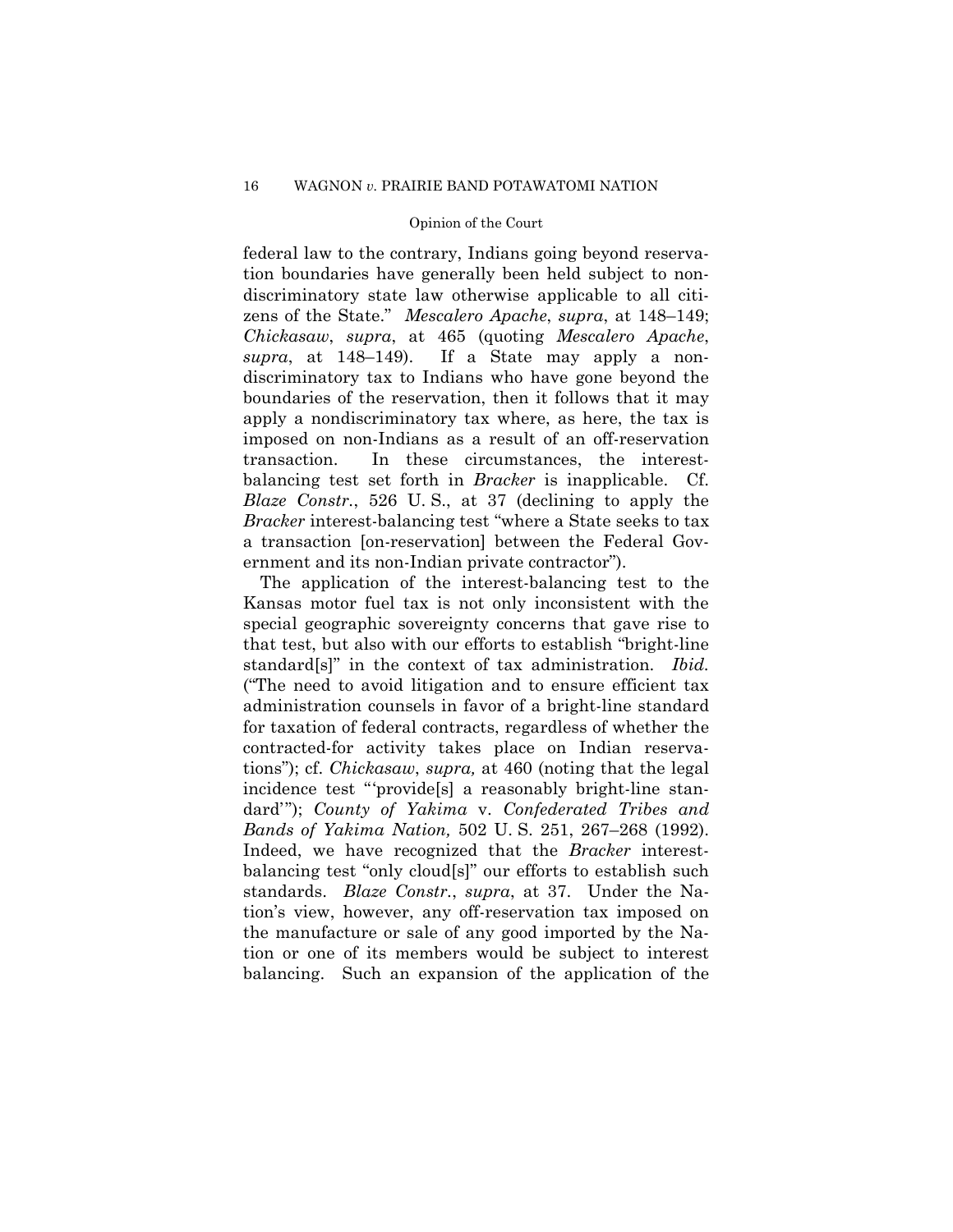*Bracker* test is not supported by our cases.

Nor is the Nation entitled to interest balancing by virtue of its claim that the Kansas motor fuel tax interferes with its own motor fuel tax. As an initial matter, this is ultimately a complaint about the downstream economic consequences of the Kansas tax. As the owner of the station, the Nation will keep every dollar it collects above its operating costs. Given that the Nation sells gas at prevailing market rates, its decision to impose a tax should have no effect on its net revenues from the operation of the station; it should not matter whether those revenues are labeled "profits" or "tax proceeds." The Nation merely seeks to increase those revenues by purchasing untaxed fuel. But the Nation cannot invalidate the Kansas tax by complaining about a decrease in revenues. See *Colville*, 447 U. S., at 156 ("Washington does not infringe the right of reservation Indians to 'make their own laws and be ruled by them,' *Williams* v. *Lee,* 358 U. S. 217, 220 (1959), merely because the result of imposing its taxes will be to deprive the Tribes of revenues which they currently are receiving"). Nor would our analysis change if we accorded legal significance to the Nation's decision to label a portion of the station's revenues as tax proceeds. See *id.,* at 184, n. 9 (Rehnquist, J., concurring in part, concuring in result in part, and dissenting in part) ("When two sovereigns have legitimate authority to tax the same transaction, exercise of that authority by one sovereign does not oust the jurisdiction of the other. If it were otherwise, we would not be obligated to pay federal as well as state taxes on our income or gasoline purchases. Economic burdens on the competing sovereign . . . do not alter the concurrent nature of the taxing authority"). $6$ 

<sup>6</sup>These authorities also foreclose the Nation's contention that the Kansas motor fuel tax is invalid, irrespective of the applicability of *Bracker*, 448 U. S. 136, because it interferes with the Nation's right to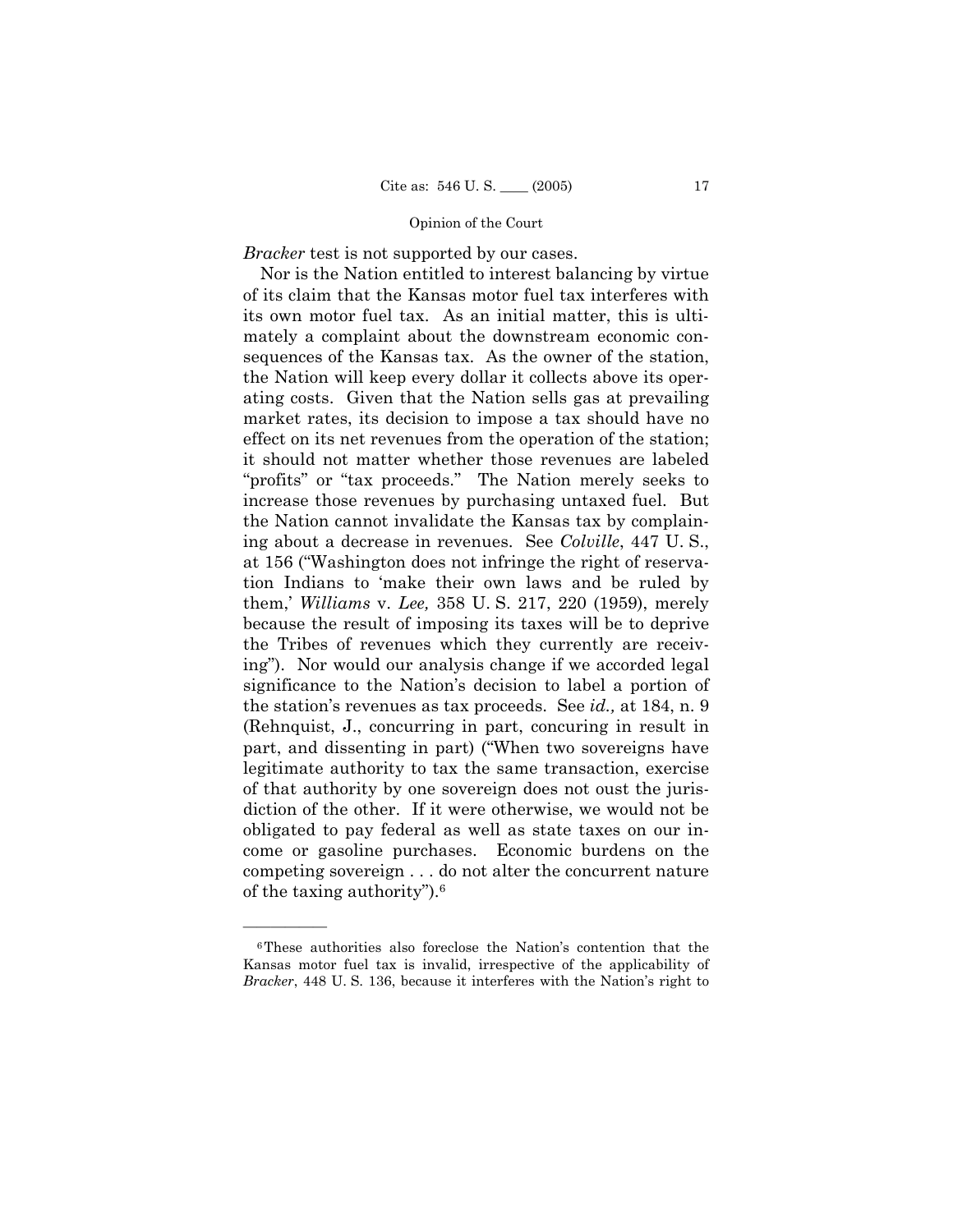## B

Finally, the Nation contends that the Kansas motor fuel tax is invalid notwithstanding the inapplicability of the interest-balancing test, because it "exempts from taxation fuel sold or delivered to all other sovereigns," and is therefore impermissibly discriminatory. Brief for Respondent 17–20 (emphasis deleted); Kan. Stat. Ann. §§79–  $3408(d)(1)–(2)$  (2003 Cum. Supp.). But the Nation is not similarly situated to the sovereigns exempted from the Kansas fuel tax. While Kansas uses the proceeds from its fuel tax to pay for a significant portion of the costs of maintaining the roads and bridges on the Nation's reservation, including the main highway used by the Nation's casino patrons, Kansas offers no such services to the several States or the Federal Government. Moreover, to the extent Kansas fuel retailers bear the cost of the fuel tax, that burden falls equally upon all retailers within the State regardless of whether those retailers are located on an Indian reservation. Accordingly, the Kansas motor fuel tax is not impermissibly discriminatory.

\* \* \*

For the foregoing reasons, we hold that the Kansas motor fuel tax is a nondiscriminatory tax imposed on an off-reservation transaction between non-Indians. Accordingly, the tax is valid and poses no affront to the Nation's sovereignty. The judgment of the Court of Appeals is reversed.

*It is so ordered.* 

self government. See Brief for Respondent 45–47.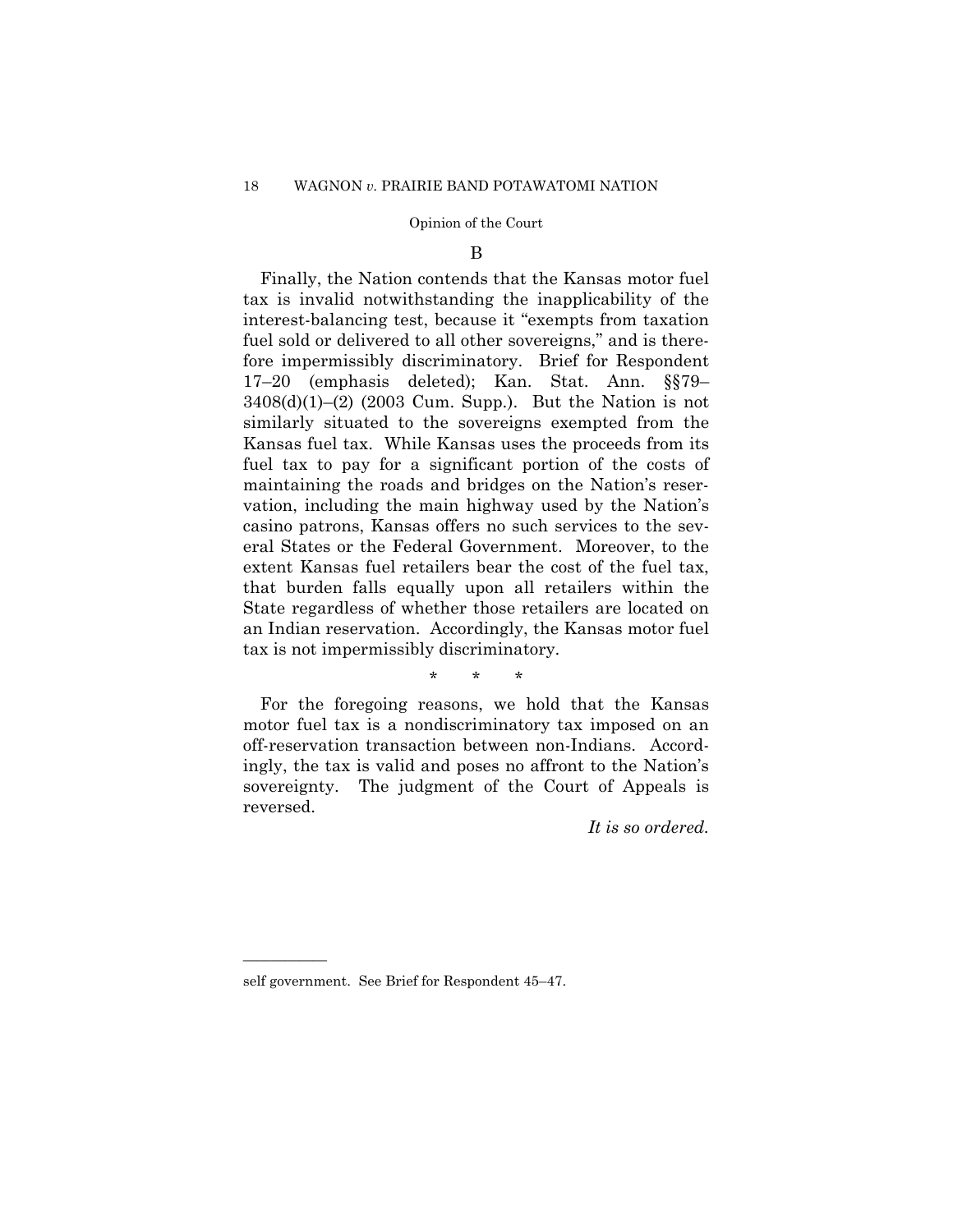# $\frac{1}{2}$  ,  $\frac{1}{2}$  ,  $\frac{1}{2}$  ,  $\frac{1}{2}$  ,  $\frac{1}{2}$  ,  $\frac{1}{2}$  ,  $\frac{1}{2}$ **SUPREME COURT OF THE UNITED STATES**

# $\mathcal{L}=\mathcal{L}$ No. 04–631

# JOAN WAGNON, SECRETARY, KANSAS DEPART-MENT OF REVENUE, PETITIONER *v.* PRAIRIE BAND POTAWATOMI NATION

# ON WRIT OF CERTIORARI TO THE UNITED STATES COURT OF APPEALS FOR THE TENTH CIRCUIT

#### [December 6, 2005]

JUSTICE GINSBURG, with whom JUSTICE KENNEDY joins, dissenting.

The Kansas fuel tax at issue is imposed on distributors, passed on to retailers, and ultimately paid by gas station customers. Out-of-state sales are exempt, as are sales to other distributors, the United States, and U. S. Government contractors. Fuel lost or destroyed, and thus not sold, is also exempt. But no statutory exception attends sales to Indian tribes or their members. Kan. Stat. Ann. §§79–3408; 79–3409; 79–3417 (1997 and 2003 Cum. Supp.).

The Prairie Band Potawatomi Nation (hereinafter Nation) maintains a casino and related facilities on its reservation. On nearby tribal land, as an adjunct to its casino, the Nation built, owns, and operates a gas station known as the Nation Station. Some 73% of the Nation Station's customers are casino patrons or employees. *Prairie Band Potawatomi Nation* v. *Richards,* 379 F. 3d 979, 982 (CA10 2004). The Nation imposes its own tax on fuel sold at the Nation Station, pennies per gallon less than Kansas' tax. <sup>1</sup> *Ibid*.

<sup>&</sup>lt;sup>1</sup>The Federal Government also imposes a tax on the "removal, entry, or sale" of all motor fuel. 26 U. S. C. §4081(a)(1). Neither the State nor the Nation contests the applicability of this tax to fuel destined for the Nation Station.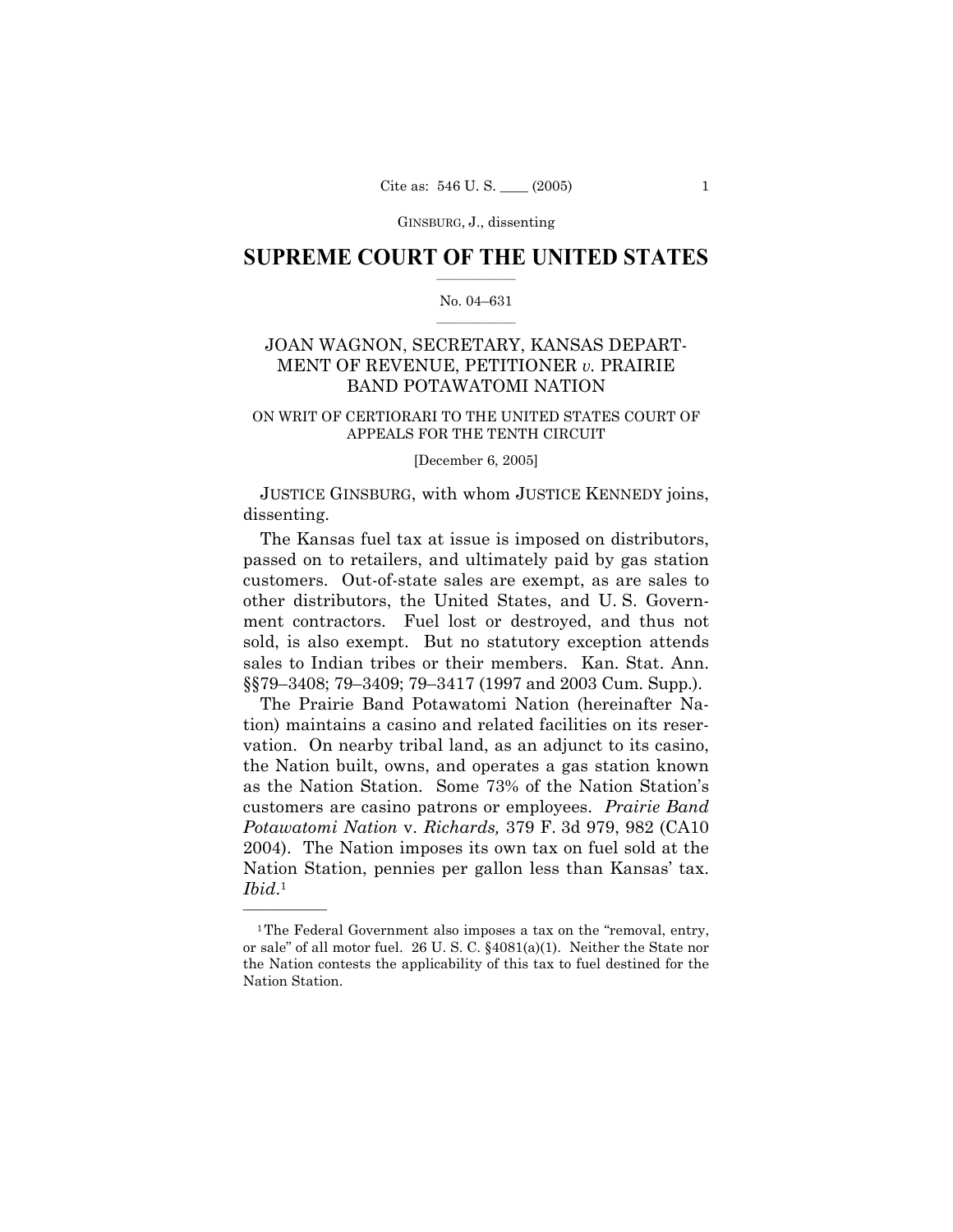# 2 WAGNON *v.* PRAIRIE BAND POTAWATOMI NATION

## GINSBURG, J., dissenting

Both the Nation and the State have authority to tax fuel sales at the Nation Station. See *Merrion* v. *Jicarilla Apache Tribe,* 455 U. S. 130, 137 (1982) (describing "[t]he power to tax [as] an essential attribute of Indian sovereignty[,]... a necessary instrument of self-government and territorial management," which "enables a tribal government to raise revenues for its essential services"). As a practical matter, however, the two tolls cannot coexist. 379 F. 3d, at 986. If the Nation imposes its tax on top of Kansas' tax, then unless the Nation operates the Nation Station at a substantial loss, scarcely anyone will fill up at its pumps. Effectively double-taxed, the Nation Station must operate as an unprofitable venture, or not at all. In these circumstances, which tax is paramount? Applying the interest-balancing approach described in *White Mountain Apache Tribe* v. *Bracker,* 448 U. S. 136 (1980), the Court of Appeals for the Tenth Circuit held that "the Kansas tax, as applied here, is preempted because it is incompatible with and outweighed by the strong tribal and federal interests against the tax." 379 F. 3d, at 983. I agree and would affirm the Court of Appeals' judgment.

I

 Understanding *Bracker* is key to the inquiry here. *Bracker* addressed the question whether a State should be preempted from collecting otherwise lawful taxes from non-Indians in view of the burden consequently imposed upon a Tribe or its members. In that case, Arizona sought to enforce its fuel-use and vehicle-license taxes against a non-Indian enterprise that contracted with the White Mountain Apache Tribe to harvest timber from reservation forests. 448 U. S., at 138–140. The Court recognized that Arizona's levies raised difficult questions concerning "the boundaries between state regulatory authority and tribal self-government." *Id.*, at 141. Determining whether taxes formally imposed on non-Indians are preempted, the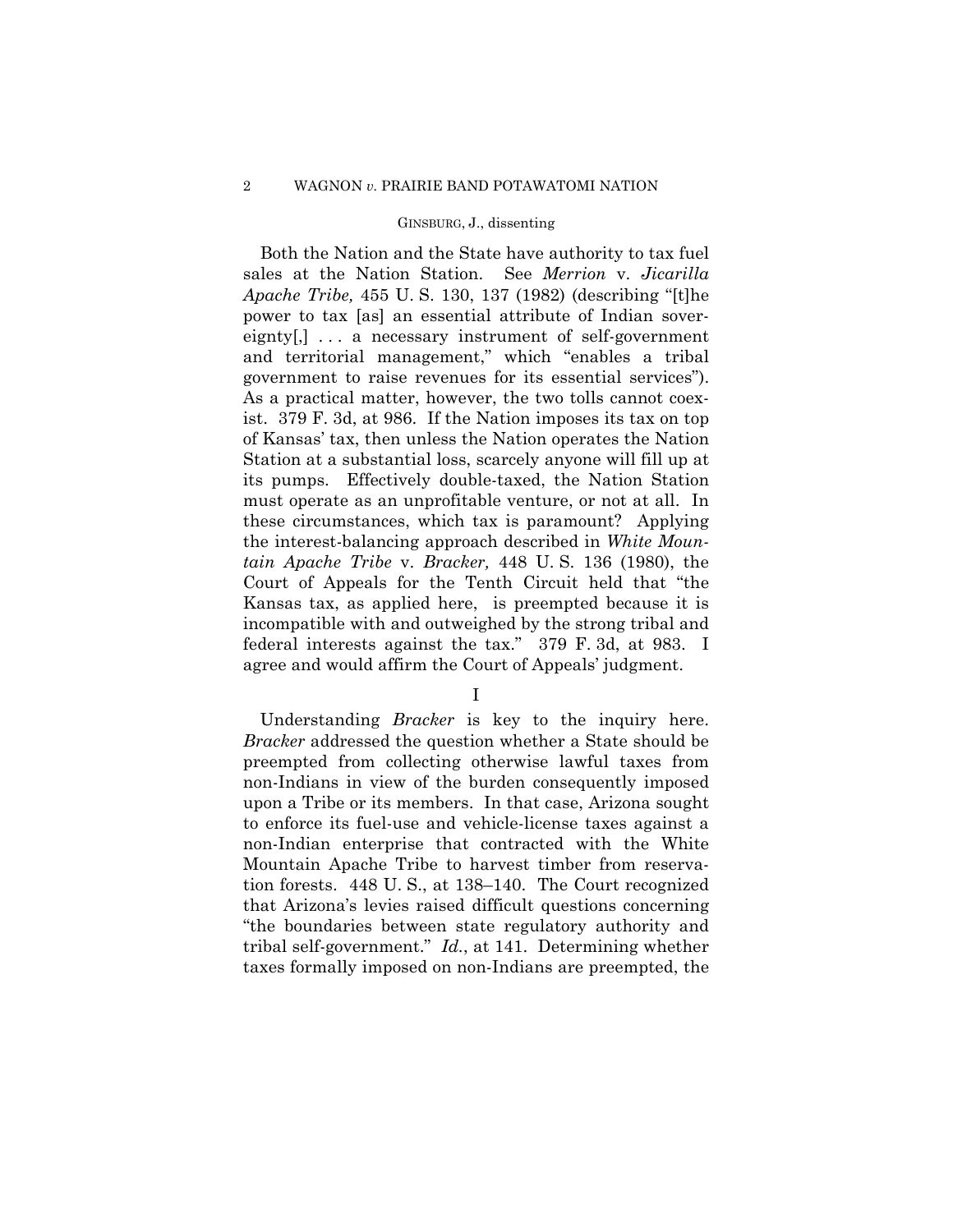Court instructed, should not turn "on mechanical or absolute conceptions of state or tribal sovereignty, but [calls] for a particularized inquiry into the nature of the state, federal, and tribal interests at stake." *Id.*, at 145. This inquiry is "designed to determine whether, in the specific context, the exercise of state authority would violate federal law," *ibid.*, or "unlawfully infringe 'on the right of reservation Indians to make their own laws and be ruled by them,' " *id.*, at 142 (quoting *Williams* v. *Lee,* 358 U. S. 217, 220 (1959)). Applying the interest-balancing approach, the Court concluded that "the proposed exercise of state authority [was] impermissible" because "it [was] undisputed that the economic burden of the asserted taxes will ultimately fall on the Tribe," "the Federal Government has undertaken comprehensive regulation of the harvesting and sale of tribal timber," and the state officials were "unable to justify the taxes except in terms of a generalized interest in raising revenue." 448 U. S., at 151.

The Court has repeatedly applied the interest-balancing approach described in *Bracker* in evaluating claims that state taxes levied on non-Indians should be preempted because they undermine tribal and federal interests.<sup>2</sup> In many cases, both pre- and post-*Bracker*, a balancing analysis has yielded a decision upholding application of the state tax in question. See, *e.g*., *Cotton Petroleum Corp.*  v. *New Mexico,* 490 U. S. 163, 183–187 (1989) (State permitted to impose a severance tax on a non-Indian company that leased tribal land for oil and gas production); *Washington* v. *Confederated Tribes of Colville Reservation,* 447 U. S. 134,

<sup>2</sup>The Court has also applied the interest-balancing approach to other forms of state regulation relating to Indian tribal societies. See, *e.g*., *California* v. *Cabazon Band of Mission Indians,* 480 U. S. 202, 216–217 (1987) (State prohibited from regulating non-Indian customers of tribal bingo operation); *New Mexico* v. *Mescalero Apache Tribe,* 462 U. S. 324, 333–343 (1983) (*Mescalero II*) (State barred from enforcing game laws against non-Indians for on-reservation hunting and fishing).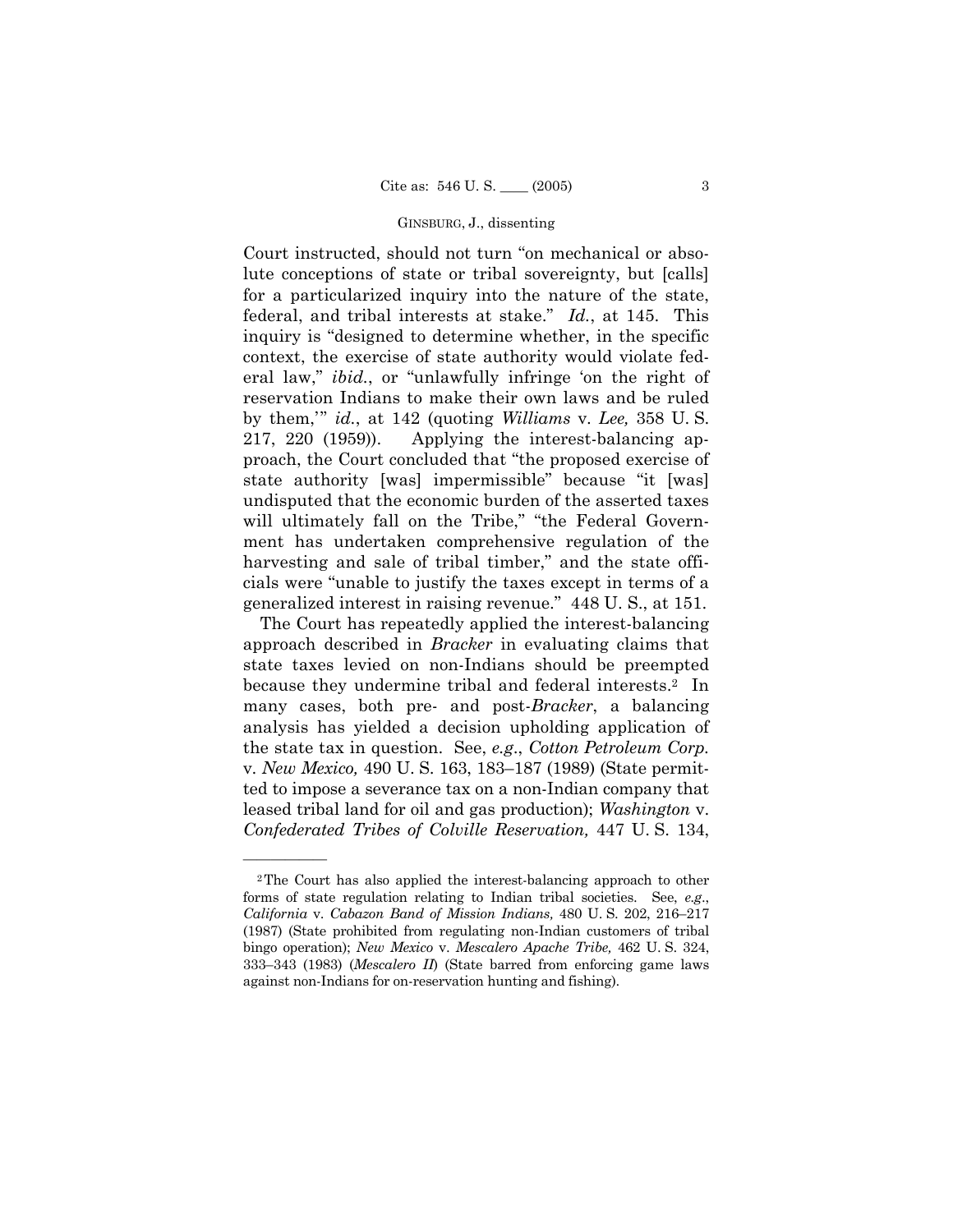154–159 (1980) (State permitted to tax non-Indians' purchases of cigarettes from on-reservation tribal retailers); *Moe* v. *Confederated Salish and Kootenai Tribes of Flathead Reservation,* 425 U. S. 463, 481–483 (1976) (same). Sometimes, however, particularized inquiry has resulted in a holding that federal or tribal interests are superior. See, *e.g*., *Ramah Navajo School Bd., Inc.* v. *Bureau of Revenue of N. M.,* 458 U. S. 832, 843–846 (1982) (State prohibited from imposing gross-receipts tax on a non-Indian contractor constructing an on-reservation tribal school).

Kansas contends that the interest-balancing approach is not suitably employed to assess its fuel tax for these reasons: (1) the Kansas Legislature imposed the legal incidence of the tax on the distributor—here, a non-Indian enterprise—not on retailers or their customers; and (2) the distributor's liability is triggered when it receives fuel from its supplier—a transaction that occurs offreservation. Reply Brief 2–6. Given these circumstances, Kansas urges and the Court accepts, no balancing is in order. See *ante*, at 12–13; Brief for Petitioner 6, 14–21. It is irrelevant in the State's calculus that its approach would effectively nullify the tribal fuel tax.

I note first that Kansas' placement of the legal incidence of the fuel tax is not as clear and certain as the State suggests and the Court holds. True, the statute states that "the incidence of this tax is imposed on the distributor of the first receipt of the motor fuel." Kan. Stat. Ann. §79– 3408(c) (2003 Cum. Supp.). But the statute declares initially that the tax "is hereby imposed on the use, sale or delivery of all motor vehicle fuels . . . used, sold or delivered in this state for any purpose whatsoever," §79– 3408(a), and it authorizes distributors to pass on the tax to retailers, §79–3409. Notably, the statute excludes from taxation several "transactions," including the "sale or delivery of motor-vehicle fuel . . . for export from the state of Kansas to any other state or territory or to any foreign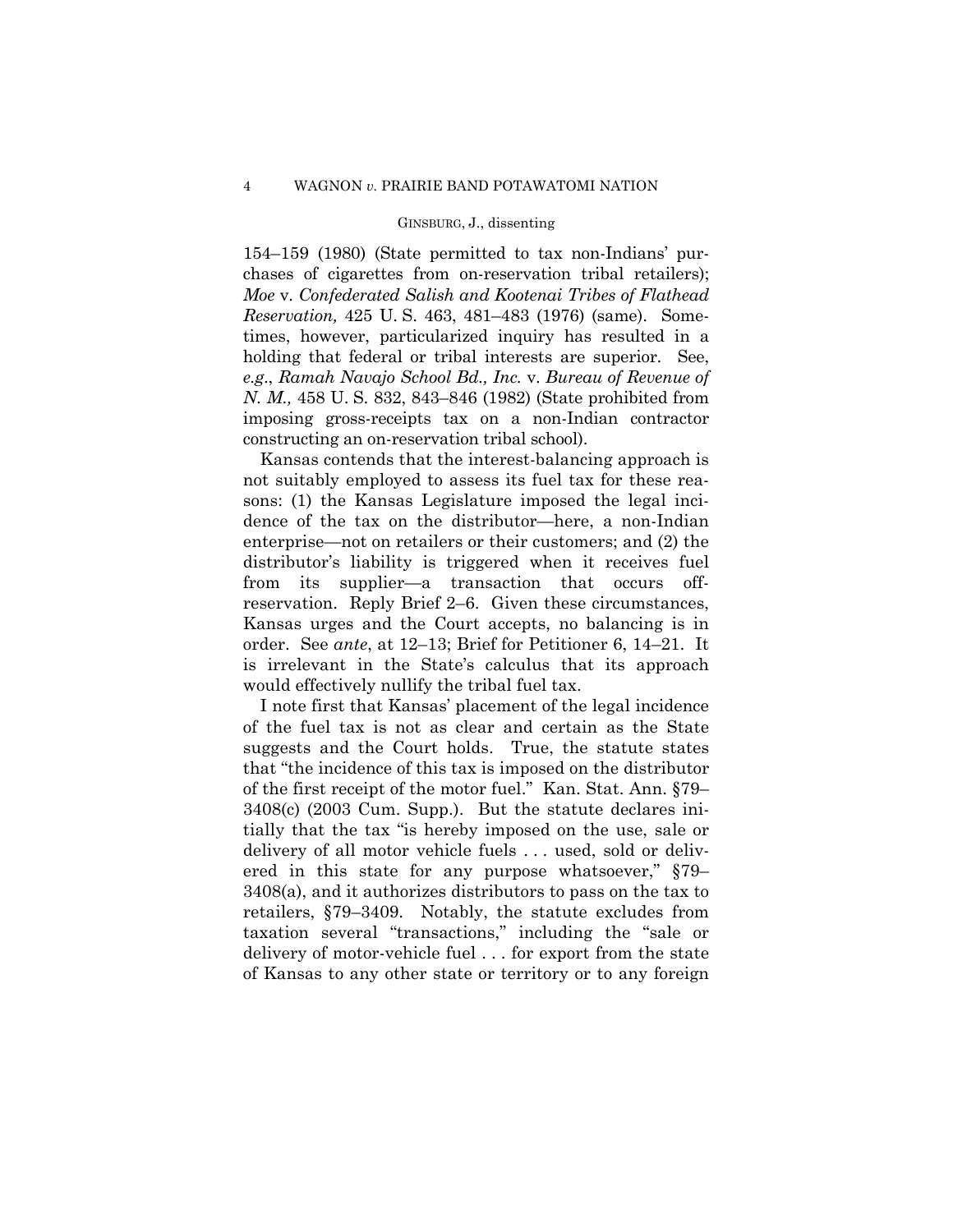country"; "sale or delivery . . . to the United States"; "sale or delivery . . . to a contractor for use in performing work for the United States"; and "sale or delivery . . . to another duly licensed distributor." §79–3408(d). Kansas also excludes from taxation "lost or destroyed" fuel, which is never sold by the distributor. §79–3417 (1997). These provisions indicate not only that the Kansas Legislature anticipated that distributors would shift the tax burden further downstream. They reveal as well where the Court's analysis of the fuel tax goes awry.

When all the exclusions are netted out, the Kansas tax is imposed not on all the distributor's receipts, but effectively *only* on fuel actually *resold* by the distributor to an in-state nonexempt purchaser. To illustrate: Suppose in January a distributor acquires 100,000 gallons of fuel and promptly sells 80,000 to in-state nonexempt purchasers and 20,000 to exempt purchasers, for example, the United States or a U. S. contractor. The distributor would compute its tax liability by "deducting" the 20,000 gallons, see *ante*, at 11, n. 3, but would *remit tax* only on the 80,000 gallons bought by in-state nonexempt retailers.3 If the distributor elected to build inventory in January by holding an additional 10,000 gallons for resale in February, Kansas would tax in January, but the distributor would effectively offset in February the tax paid in January on the inventory buildup. Again, in the end, only fuel actu-

<sup>3</sup>The Court analogizes the fuel excise tax "deduction" of exempt sales to the federal income tax deduction for home mortgage interest. *Ante*, at 12. The analogy is misconceived. An excise tax "deduction" bears no realistic resemblance to a personal income tax deduction provided by Congress for a nonbusiness personal expense. An excise tax "deduction," however, may fairly be compared to the standard income tax treatment of merchandise returns. In any period, goods returned and held for resale offset goods sold, so that only net sales yield gross profits for taxation purposes. See 26 CFR  $$1.446-1(a)(4)(i)$  (2005); cf.  $$1.458-$ 1(g) (adjustments under elective treatment of certain post-year-end returns of magazines, paperback books, and recordings).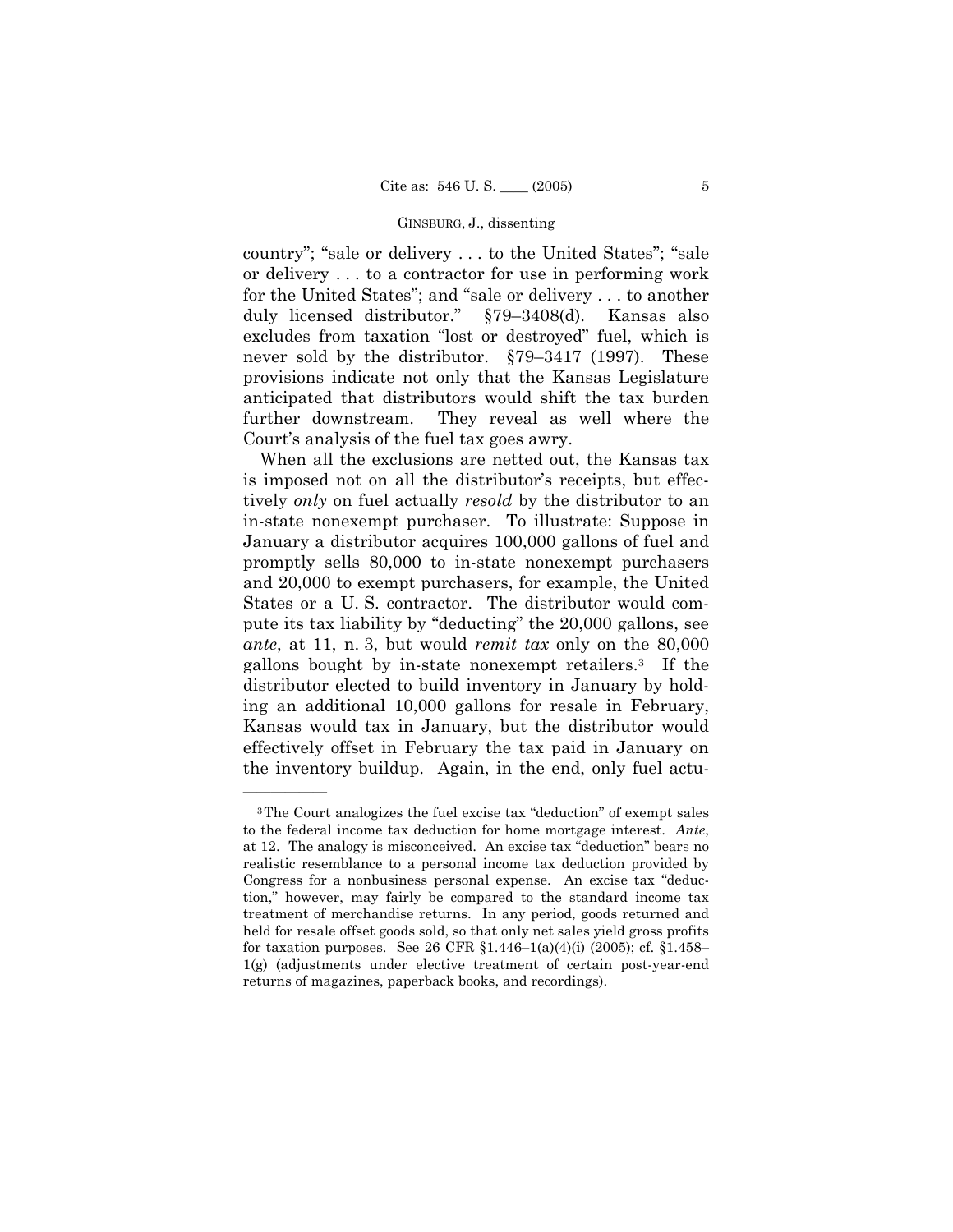ally sold to in-state nonexempt buyers would be burdened by Kansas' fuel tax.4

Kansas' attribution of controlling effect to the formal legal incidence of the tax rests in part on the State's misreading of *Oklahoma Tax Comm'n* v. *Chickasaw Nation,*  515 U. S. 450 (1995). See Brief for Petitioner 8, 16–20. The Court in that case distinguished instances in which the legal incidence of a State's excise tax rests on a Tribe or tribal members, from instances in which the legal incidence rests on non-Indians. When "the legal incidence . . . rests on a tribe or on tribal members for sales made inside Indian country," the Court said, "the tax cannot be enforced absent clear congressional authorization." 515 U. S., at 459. This "bright-line standard," *id.*, at 460, is sensitive to the sovereign status of Indian Tribes, and reflects the Court's recognition that "tribal sovereignty is dependent on, and subordinate to, only the Federal Government, not the States." *Colville*, 447 U. S., at 154.5

When a State places the legal incidence of its tax on non-Indians, however, no similarly overt disrespect for a Tribe's independence and dignity is displayed. In cases of this genre, *Chickasaw Nation* recognized, the Court has resisted adoption of a categorical rule. In lieu of attributing dispositive significance to the legal incidence, the Court has focused on the particular levy, and has evaluated the federal, state, and tribal interests at stake. 515 U. S., at 459; see *Cotton Petroleum*, 490 U. S., at 176

<sup>4</sup> If in February, the 10,000 gallons were destroyed and thus not sold, Kansas would nonetheless offset the fuel tax burden as Kan. Stat. Ann. §79–3417 (1997) provides, because these gallons would never be sold to in-state nonexempt buyers. 5The standard also accords with our repeated admonition that a State

may not "unlawfully infringe 'on the right of reservation Indians to make their own laws and be ruled by them.'" White Mountain Apache *Tribe* v. *Bracker*, 448 U. S. 136, 142 (1980) (quoting *Williams* v. *Lee,* 358 U. S. 217, 220 (1959)). Accord *Mescalero II,* 462 U. S., at 332–333; *McClanahan* v. *Arizona Tax Comm'n,* 411 U. S. 164, 171–172 (1973).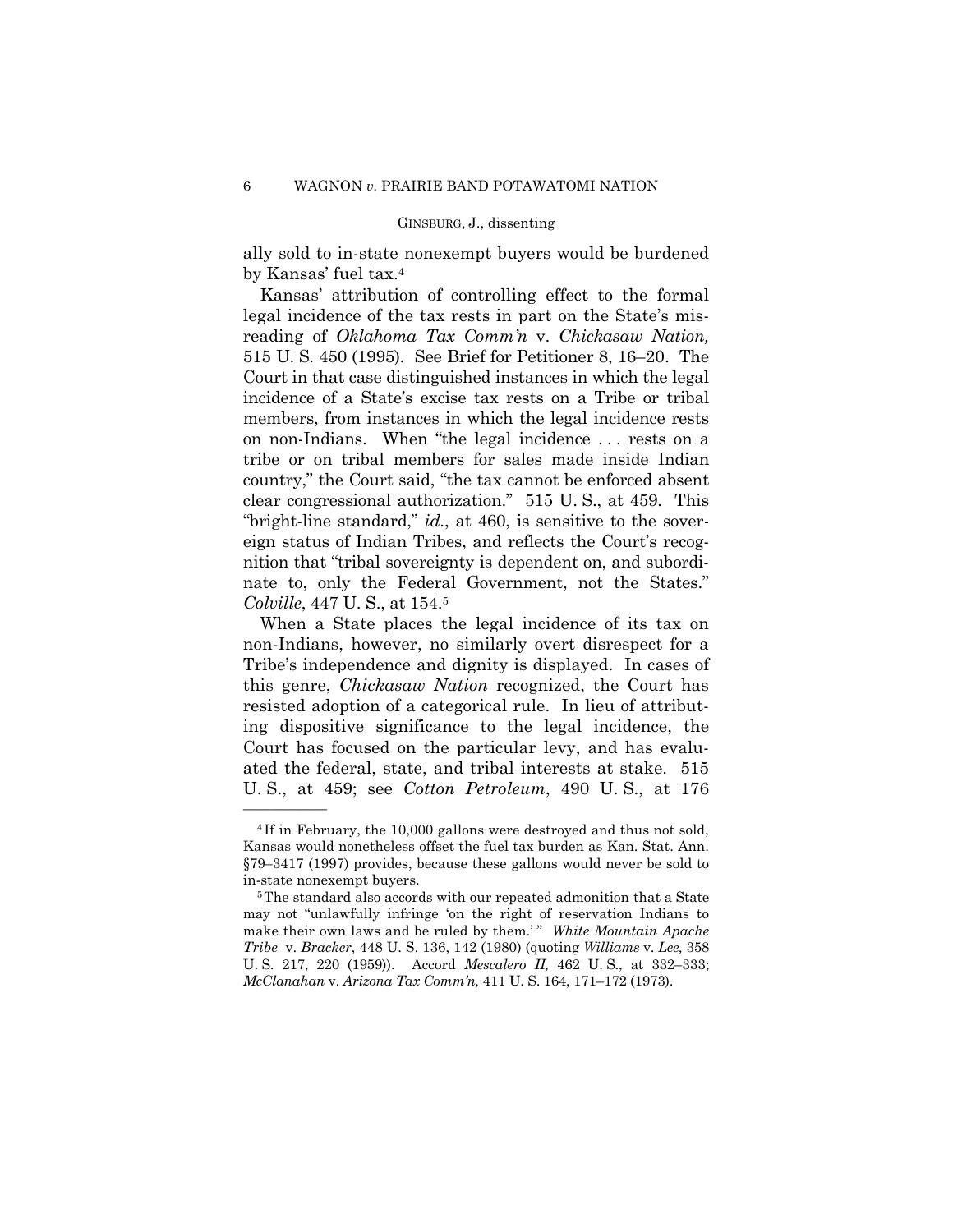(Instead of a "mechanical or absolute" test, the Court has "applied a flexible pre-emption analysis sensitive to the particular facts and legislation involved. Each case 'requires a particularized examination of the relevant state, federal, and tribal interests." (quoting *Ramah*, 458 U.S., at 838)).

*Chickasaw Nation* did observe that "if a State is unable to enforce a tax because the legal incidence of the impost is on Indians or Indian tribes, the State generally is free to amend its law to shift the tax's legal incidence." 515 U. S., at 460. Kansas took the cue. After our decision in *Chickasaw Nation*, Kansas amended its fuel tax statute to state that "the incidence of this tax is imposed on the distributor." Kan. Stat. Ann. §79–3408(c) (2003 Cum. Supp.); see 1998 Kan. Sess. Laws, ch. 96, §2, pp. 450–451; see also *Kaul* v. *Kansas Dept. of Revenue*, 266 Kan. 464, 474, 970 P. 2d 60, 67 (1998).6

Kansas is mistaken, however, regarding the legal significance of this shift. *Chickasaw Nation* clarified only that a State could shift the legal incidence to non-Indians so as to avoid the categorical bar applicable when a state excise tax is imposed directly on a Tribe or tribal members for on-reservation activity. 515 U. S., at 460. At the same time, *Chickasaw Nation* indicated that a shift in the legal incidence of the kind Kansas has legislated would trig- <sup>7</sup> ger—not foreclose—interest balancing. *Ibid*.

<sup>6</sup>As earlier observed, *supra*, at 4, Kansas retained the opening declaration that the tax "is hereby imposed on the use, sale or delivery of all motor vehicle fuels . . . used, sold or delivered in this state for any purpose whatsover." Kan. Stat. Ann. §79–3408(a) (2003 Cum. Supp.). 7The only "bright-line standard" *Chickasaw Nation* advanced is the

categorical bar on tolls imposed directly on Tribes or their members. 515 U. S., at 460. No doubt a tribal retailer may find an upstream state tax on its suppliers less burdensome than a downstream tax on its consumers. See *ante*, at 14, n. 5. But administrative ease is hardly the dispositive consideration. The Court has never limited interestbalancing to state taxes imposed on the non-Indian consumers of tribal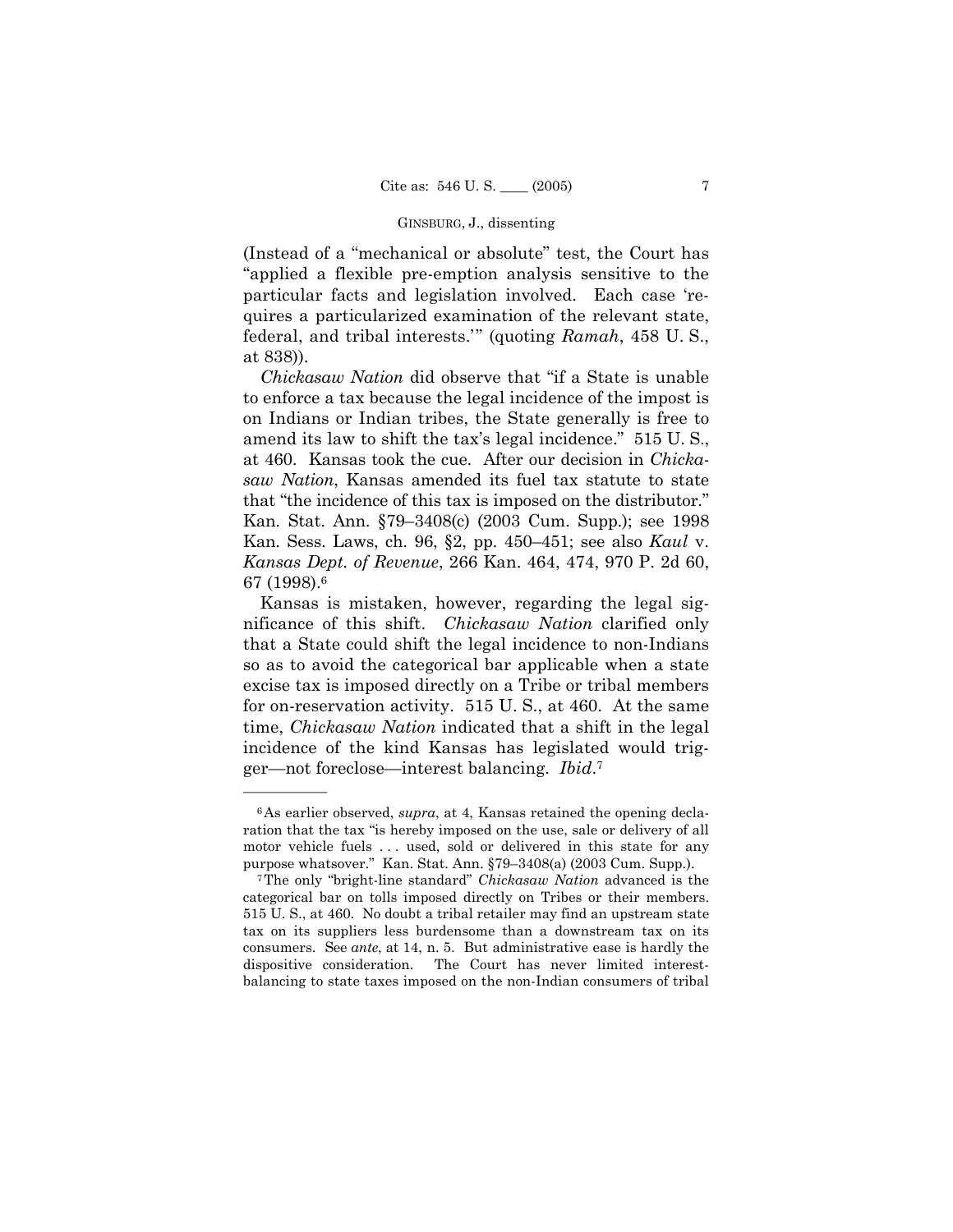Kansas and the Court heavily rely upon *Mescalero Apache Tribe* v. *Jones,* 411 U. S. 145 (1973) (*Mescalero I*). That case involved a ski resort operated by the Mescalero Apache Tribe on off-reservation land leased from the Federal Government. This Court upheld New Mexico's imposition of a tax on the gross receipts of the resort. Balancing was not in order, the Court explained, because the Tribe had ventured outside its own domain, and was fairly treated, for gross receipts purposes, just as a non-Indian enterprise would be. In such cases, the Court observed, an express-preemption standard is appropriately applied. As the Court put it: "Absent express federal law to the contrary, Indians going beyond reservation boundaries have generally been held subject to nondiscriminatory state law otherwise applicable to all citizens of the State." *Id*., at 148–149. Accord *Chickasaw Nation*, 515 U. S., at 462–465 (State permitted to tax income of tribal members residing outside Indian Country). Cases of the *Mescalero I* kind, however, do not touch and concern what is at issue in the instant case: taxes formally imposed on nonmembers that nonetheless burden *onreservation* tribal activity.

Conceding that "we have never addressed th[e] precise issue" this case poses, the Court asserts that "our Indian tax immunity cases counsel against" application of the *Bracker* interest-balancing test to Kansas' fuel tax as it impacts on the Nation Station. *Ante*, at 13. The Court so maintains on the ground that the Kansas fuel tax is imposed on a non-Indian and is unrelated to activity "on the reservation." *Ante*, at 12–16. As earlier explained, see *supra*, at 6–7, one can demur to the assertion that the

enterprises; it has also applied this approach to state regulation of the non-Indian suppliers of tribal enterprises. See, *e.g*., *Department of Taxation and Finance of N. Y.* v. *Milhelm Attea & Bros.,* 512 U. S. 61, 73– 75 (1994).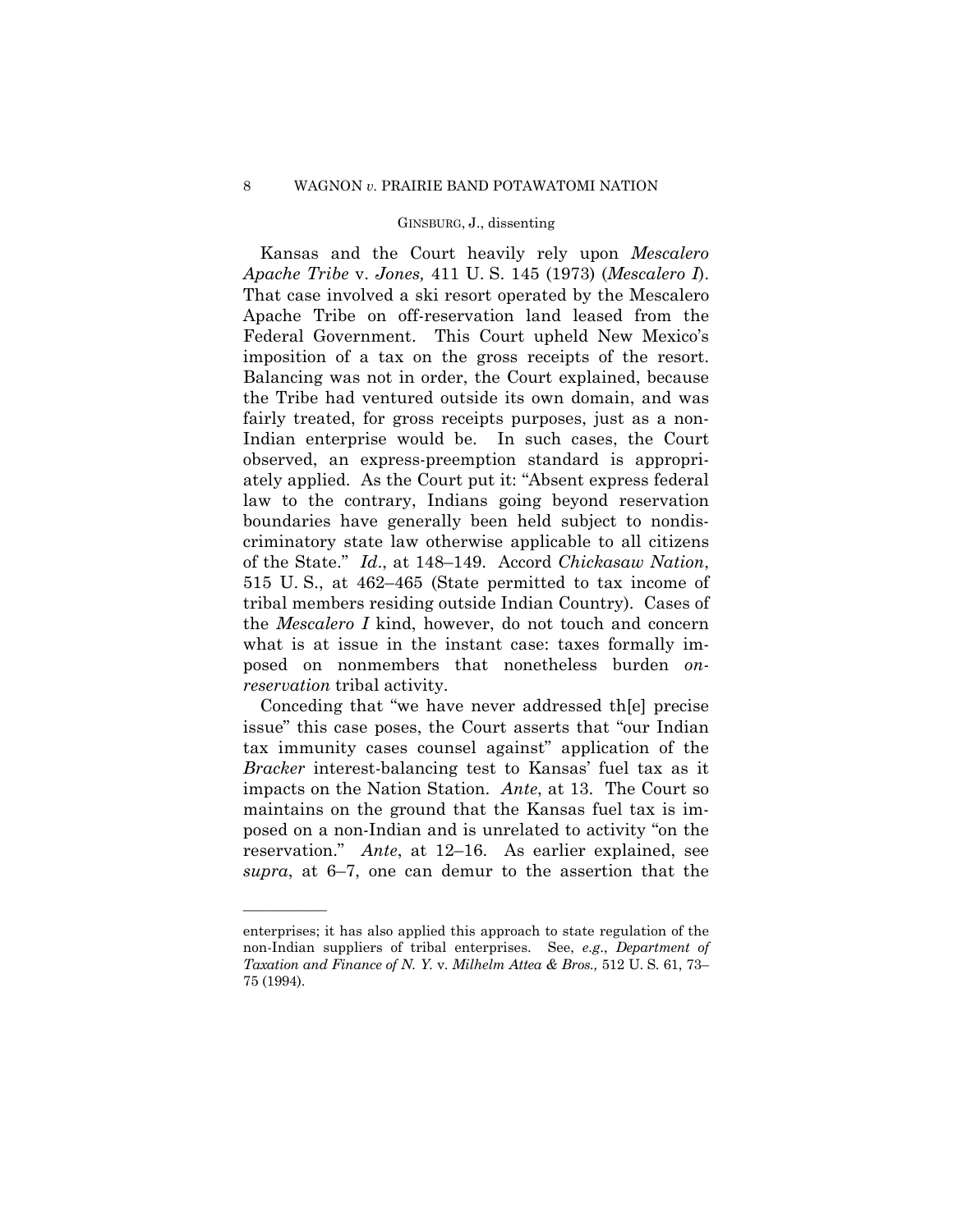legal incidence of the tax falls on the distributor, a nontribal entity. With respect to sales and deliveries to the Nation Station, however, the nontribal entity can indeed be described as "engaged in [an on-reservation] transaction with [a Tribe]." *Arizona Dept. of Revenue* v. *Blaze Constr. Co.,* 526 U. S. 32, 37 (1999).

The reservation destination of fuel purchased by the Nation Station does not show the requisite engagement, in the Court's view, but I do not comprehend why. The destination of the fuel counts not only under §79–3408(a) (2003 Cum. Supp.) (fuel tax "is hereby imposed on . . . all motor vehicle fuels ... used, sold or delivered in this state").8 To whom and where the distributor sells are the criteria that determine the "transactions" on which "[n]o tax is . . . imposed," §79–3408(d), and, correspondingly, the transactions on which the tax is imposed. As earlier explained, see *supra*, at 4–6, the tax is in reality imposed only on fuel actually resold by the distributor to an instate nonexempt purchaser. Here, that purchaser is the Nation Station, plainly an on-reservation venture.9

<sup>8</sup>Because §79–3408(a) (2003 Cum. Supp.) does not aid the Court's theory that the State's tax operates entirely off reservation, the Court essentially reads the provision out of the statute, or treats it as harm-

less surplus. See *ante*, at 9.<br><sup>9</sup>At the Court of Appeals level, the Nation presented no "starkly different interpretation of the statute." *Ante*, at 8. This Court, in citing Appellant's Reply Brief 3 to the contrary, apparently failed to read on. At page 12, the Reply Brief states: "The fact that the state tax is technically imposed off-reservation on a non-Indian is not controlling. The state tax is directed at and burdens reservation value." Moreover, it is surely putting words in the Nation's mouth to assert that "[u]nder the Nation's view . . . any off-reservation tax imposed on the manufacture or sale of any good imported by the Nation or one of its members would be subject to interest balancing." *Ante*, at 16. The Nation itself expressly "does not contend . . . that a non-discriminatory, offreservation state tax of general applicability may be precluded simply because the tax has an adverse economic impact on a Tribe or its members." Brief for Respondent 1. As the Nation points out and the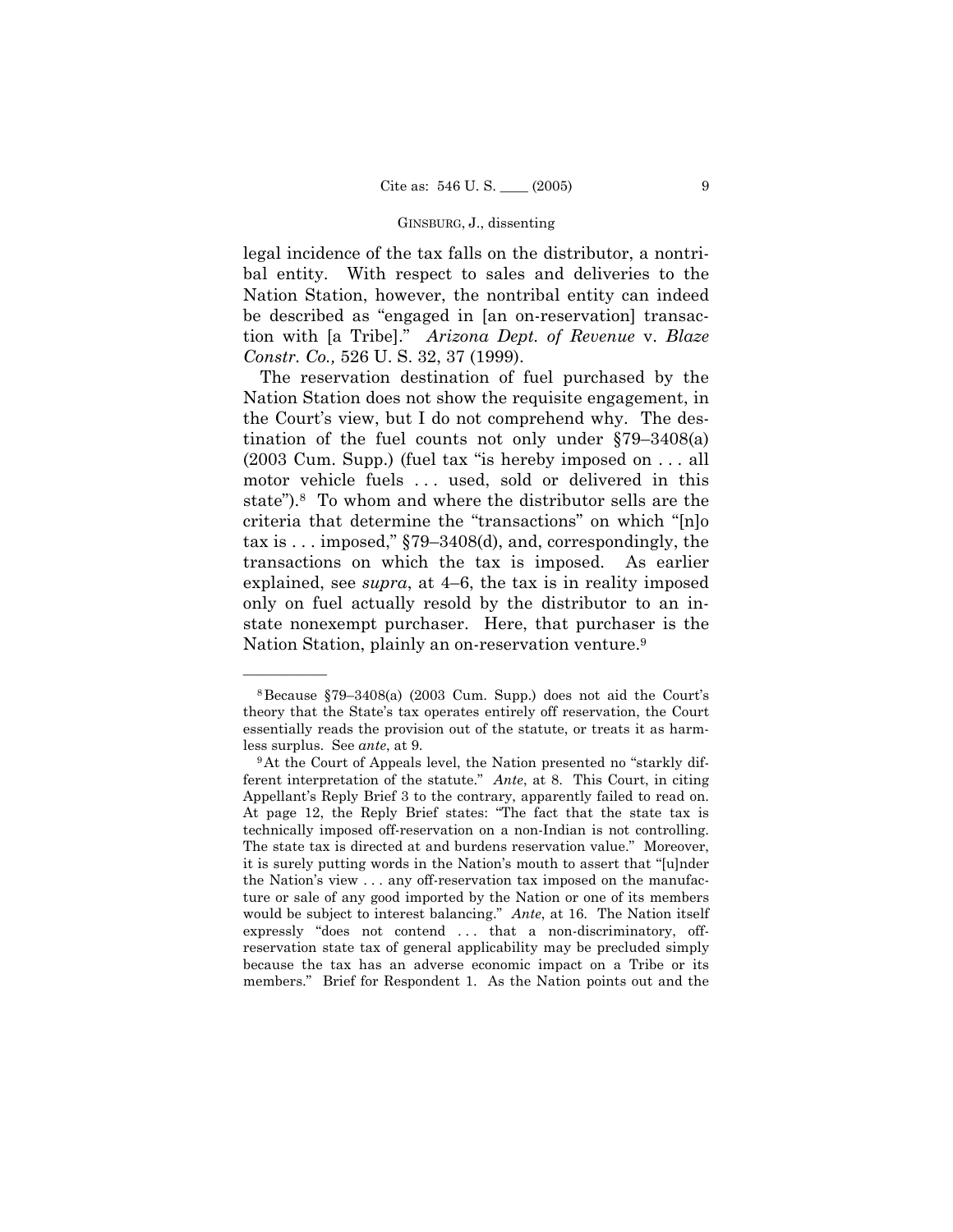# 10 WAGNON *v.* PRAIRIE BAND POTAWATOMI NATION

# GINSBURG, J., dissenting

Balancing tests have been criticized as rudderless, affording insufficient guidance to decisionmakers. See *Colville*, 447 U. S., at 176 (Rehnquist, J., concurring in part, concurring in result in part, and dissenting in part) (criticizing the "case-by-case litigation which has plagued this area of law"); Brief for Petitioner 30–32. Pointed as the criticism may be, one must ask, as in life's choices generally, what is the alternative. "The principle of tribal self-government, grounded in notions of inherent sovereignty and in congressional policies, seeks an accommodation between the interests of the Tribes and the Federal Government, on the one hand, and those of the State, on the other." *Colville*, 447 U. S., at 156. No "bright-line" test is capable of achieving such an accommodation with respect to state taxes formally imposed on non-Indians, but impacting on-reservation ventures. The one the Court adopts inevitably means, so long as the State officially places the burden on the non-Indian distributor in cases of this order, the Tribe loses. *Faute de mieux* and absent congressional instruction otherwise, I would adhere to precedent calling for "a particularized inquiry into the nature of the state, federal, and tribal interests at stake." *Bracker*, 448 U. S., at 145.

# II

I turn to the question whether the Court of Appeals correctly balanced the competing interests in this case. Kansas and the Nation both assert a substantial interest in using their respective fuel taxes to raise revenue for road maintenance. Weighing competing state and tribal

Court of Appeals comprehended, "the actual issue presented here [is] the permissibility of a state tax that effectively *nullifies* a Tribe's power to impose a comparable tax on fuel sold at market price by a tribally owned, on-reservation gas station." *Ibid.* (emphasis in the original); see *Prairie Band Potawatomi Nation* v. *Richards*, 379 F. 3d 979, 986 (CA10 2004).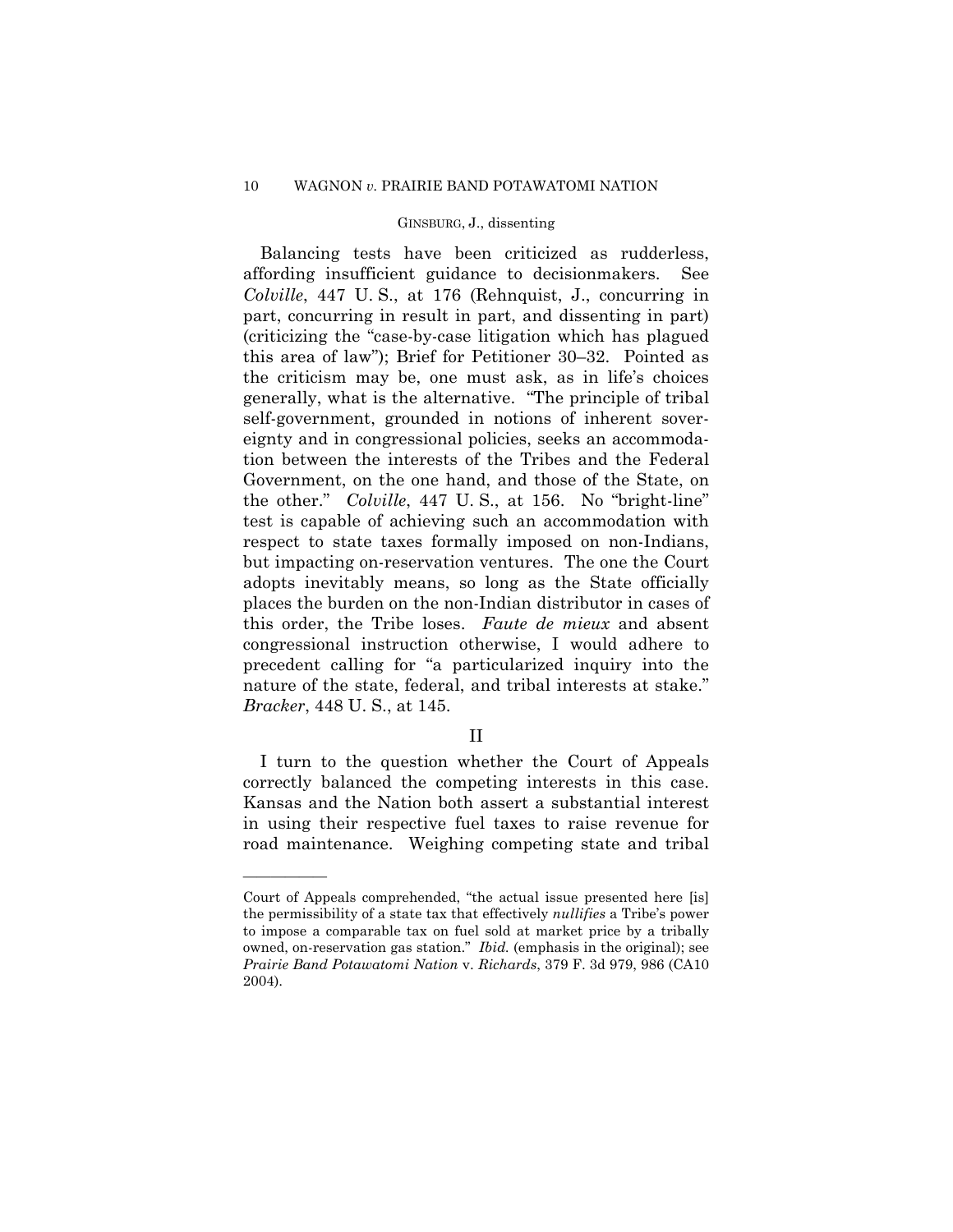interests in raising revenue for public works, *Colville*  observed:

"While the Tribes do have an interest in raising revenues for essential governmental programs, that interest is strongest when the revenues are derived from value generated on the reservation by activities involving the Tribes and when the taxpayer is the recipient of tribal services. The State also has a legitimate governmental interest in raising revenues, and that interest is likewise strongest when the tax is directed at off-reservation value and when the taxpayer is the recipient of state services." 447 U. S., at 156– 157.

In *Colville*, it was "painfully apparent" that outsiders had no reason to travel to Indian reservations to buy cigarettes other than the bargain prices tribal smokeshops charged by virtue of their claimed exemption from state taxation. *Id.*, at 154–155. The Court upheld the State of Washington's taxes on cigarette purchases by nonmembers at tribal smokeshops. No "principl[e] of federal Indian law," the Court said, "authorize[s] Indian tribes . . . to market an exception from state taxation to persons who would normally do their business elewhere." *Id*., at 155.

This case, as the Court of Appeals recognized, bears scant resemblance to *Colville*. "[I]n stark contrast to the smokeshops in *Colville*," the Nation here is not using its asserted exemption from state taxation to lure non-Indians onto its reservation. 379 F. 3d, at 985. The Nation Station is not visible from the state highway, and it advertises no exemption from the State's fuel tax. Including the Nation's tax, the Nation Station sells fuel "'within  $2\ell$  per gallon of the price prevailing in the local market." *Id.*, at 982 (quoting the Nation's expert's report); see also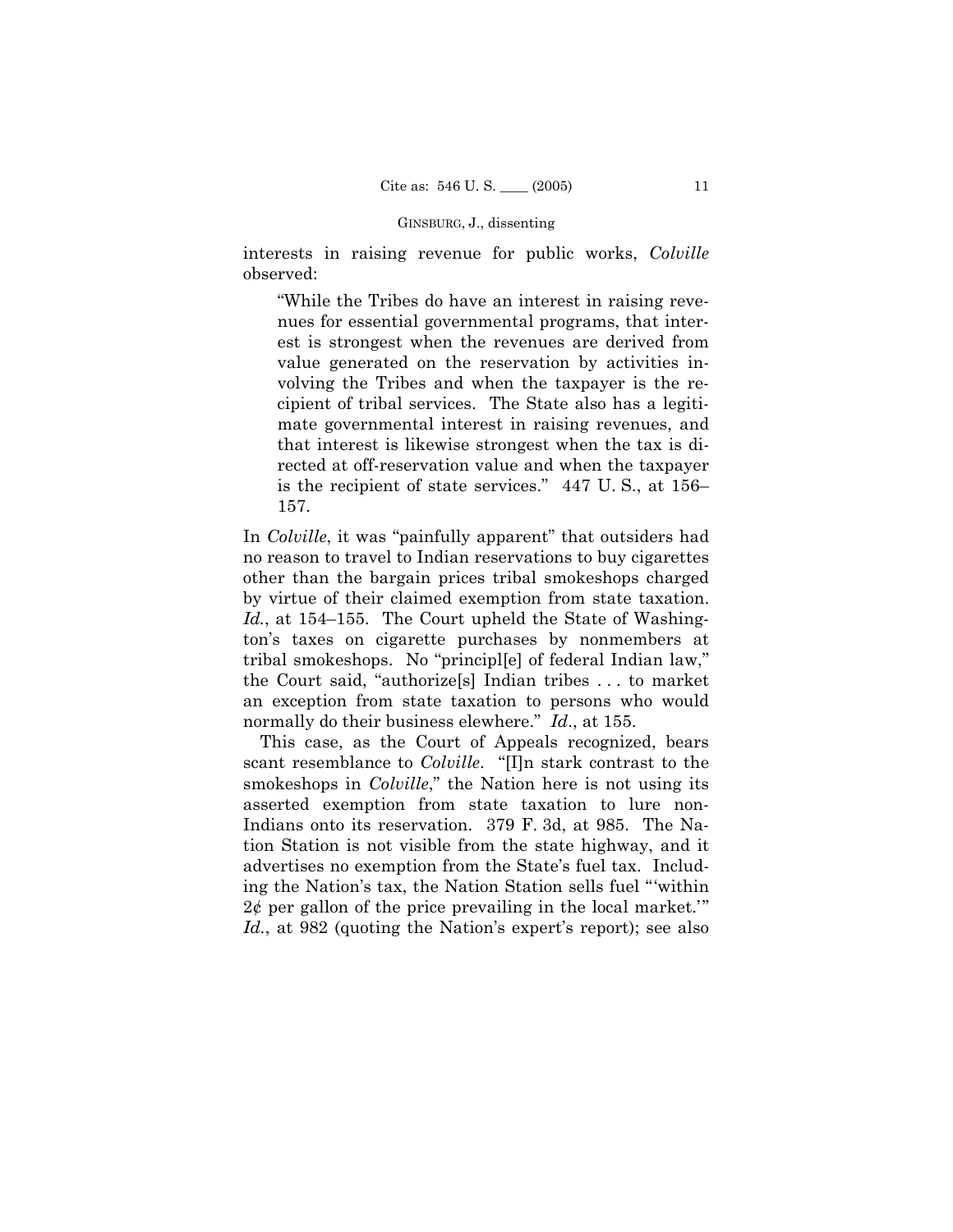App. 36–40.10 The Nation Station's draw, therefore, is neither price nor proximity to the highway; rather, the Nation Station operates almost exclusively as an amenity for people driving to and from the casino.

The Tenth Circuit regarded as valuable to its assessment the opinion of the Nation's expert, which concluded: " '[T]he Tribal and State taxes are mutually exclusive and only one can be collected without reducing the [Nation Station's] fuel business to virtually zero.'" 379 F. 3d, at 986. Kansas "submitted [no] contradictory evidence" and did not argue that the expert opinion offered by the Nation was "either incorrect or exaggerated." *Ibid.*11 In this respect, the case is indeed novel. It is the first case in which a Tribe demonstrated below that the imposition of a state tax would prevent the Tribe from imposing its own tax. Cf. *Cotton Petroleum*, 490 U. S., at 185 (state and tribal taxes were not mutually exclusive because "the Tribe could, in fact, increase its taxes without adversely affecting on-reservation oil and gas development").

The Court of Appeals considered instructive this Court's decision in *California* v. *Cabazon Band of Mission Indians,*  480 U. S. 202 (1987). See 379 F. 3d, at 985. The Court

<sup>10</sup> Tribes, it should be plain, cannot prevail in the interest-balancing analysis simply because they tax the same product or activity that the State seeks to tax. See *Washington* v. *Confederated Tribes of Colville Reservation*, 447 U. S. 134, 156 (1980). Otherwise, "the Tribes could impose a nominal tax and open chains of discount stores at reservation borders, selling goods of all descriptions at deep discounts and drawing

custom from surrounding areas." *Id.*, at 155; see *infra*, at 15–16.<br><sup>11</sup>At oral argument, it was suggested that the Nation Station might pass on both taxes to its customers if it were willing to forgo some of its profits. Tr. of Oral Arg. 3–6, 25–27, 48–50. This speculation apparently did not take account of the opinion and explanation of the Nation's expert, which stands uncontradicted in the record developed in the lower courts. Moreover, the Nation's counsel informed the Court: "[T]he [T]ribe is being forced right now to subsidize the sales at the [Nation S]tation at a loss, which it's doing for the balance of this litigation." *Id.,* at 25; cf. *ante*, at 17.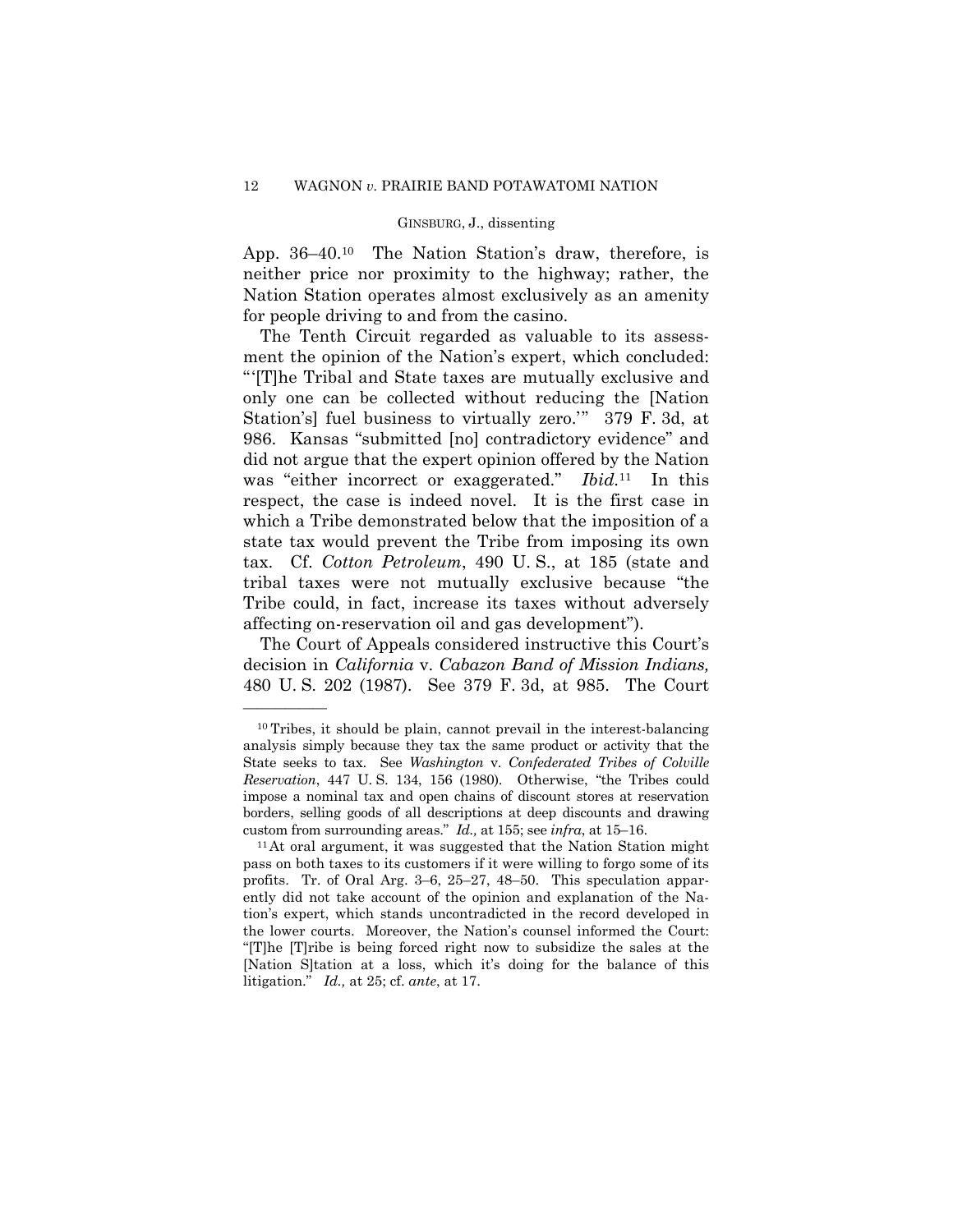there held that tribal and federal interests outweighed state interests in regulating tribe-operated facilities for bingo and other games. *Cabazon*, 480 U. S., at 219–220. Distinguishing *Colville*, the Court pointed out that the Tribes in *Cabazon* "[were] not merely importing a product onto the reservatio[n] for immediate resale to non-Indians"; they had "built modern facilities" and provided "ancillary services" so that customers would come in increasing numbers and "spend extended periods of time" playing their "well-run games." 480 U. S., at 219; see also *New Mexico* v. *Mescalero Apache Tribe,* 462 U. S. 324, 327, 341 (1983) (*Mescalero II*) (State barred from regulating hunting and fishing on-reservation where the Tribe had constructed a "resort complex" and developed wildlife and land resources).

 As in *Cabazon*, so here, the Nation Station is not "merely importing a product onto the reservatio[n] for immediate resale to non-Indians" at a stand-alone retail outlet. 480 U. S., at 219. Fuel sales at the Nation Station are "an integral and essential part of the [Tribe's] on-reservation gaming enterprise." 379 F. 3d, at 984. The Nation built the Nation Station as a convenience for its casino patrons and, but for the casino, there would be no market for fuel in this otherwise remote area. *Id.*, at 982.

The Court of Appeals further emphasized that the Nation's "interests here are strengthened because of its need to raise fuel revenues to construct and maintain reservation roads, bridges, and related infrastructure without state assistance." *Id*., at 985. The Nation's fuel revenue comes exclusively from the Nation Station, and that revenue (approximately \$300,000 annually) may be used only for "constructing and maintaining roads, bridges and rights-of-way located on or near the reservation." *Id.*, at 985–986 (quoting Prairie Band Potawatomi Law and Order Code §10–6–7 (2003))*.* 

The Nation's interests coincide with "strong federal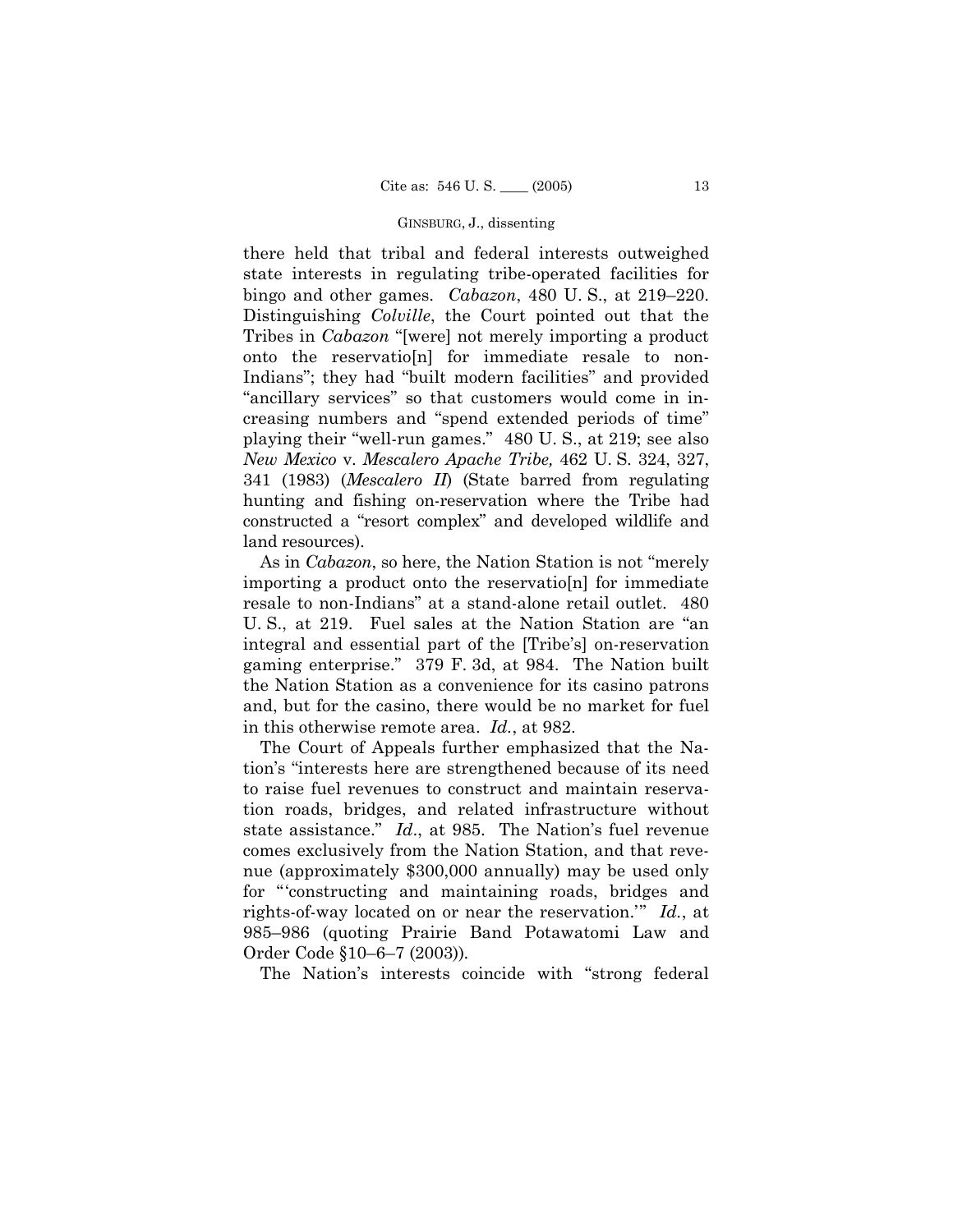interests in promoting tribal economic development, tribal self-sufficiency, and strong tribal governments." 379 F. 3d, at 986. The United States points to the poor condition of Indian reservation roads, documented in federal reports, conditions that affect not only driving safety, but also the ability to furnish emergency medical, fire, and police services on an expedited basis, transportation to schools and jobs, and the advancement of economic activity critical to tribal self-sufficiency. Brief for United States as *Amicus Curiae* 26; see, *e.g.*, Dept. of Commerce, Bureau of Indian Affairs, TEA–21 Reauthorization Resource Paper: Transportation Serving Native American Lands (May 2003). The shared interest of the Federal Government and the Nation in improving reservation roads is reflected in Department of the Interior regulations implementing the Indian Reservation Roads Program. See 69 Fed. Reg. 43090 (2004); 25 CFR §170 *et seq*. (2005). The regulations aim at enhancing the ability of tribal governments to promote road construction and maintenance. They anticipate that Tribes will supplement federal funds with their own revenues, including funds gained from a "[t]ribal fuel tax." §170.932(d). Because the Nation's roads are integrally related to its casino enterprise, they also further federal interests in tribal economic development advanced by the Indian Gaming Regulatory Act, Pub. L. 100–497, 102 Stat. 2467, 25 U. S. C. §2701 *et seq*.

Against these strong tribal and federal interests, Kansas asserts only its "general interest in raising revenues." 379 F. 3d, at 986. "Kansas' interest," as the Court of Appeals observed, "is not at its strongest." *Id.*, at 987. By effectively taxing the Nation Station, Kansas would be deriving revenue "primarily from value generated on the reservation" by the Nation's casino. *Ibid.* Moreover, the revenue Kansas would gain from applying its tax to fuel destined for the Nation Station appears insubstantial when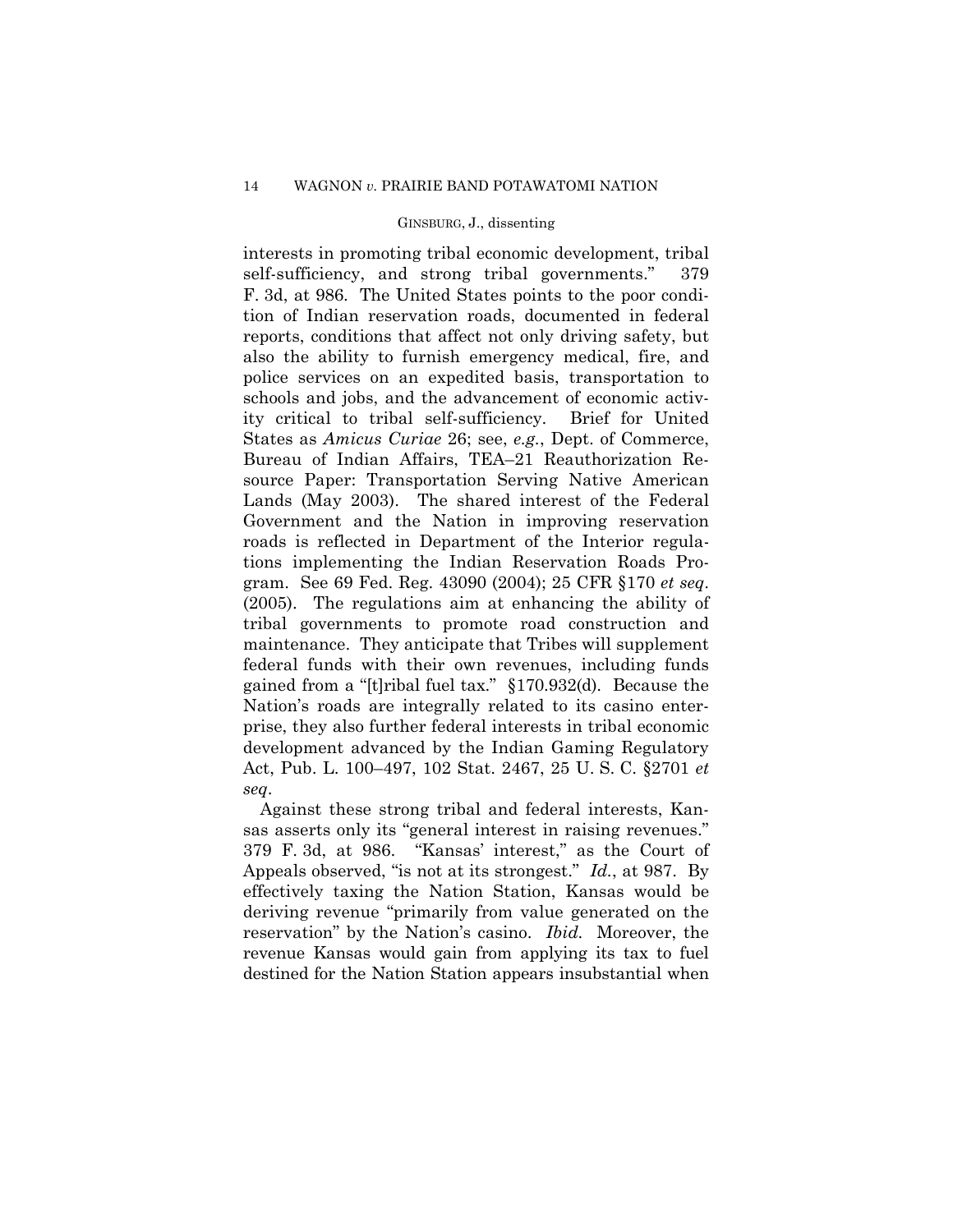compared with the total revenue (\$6.1 billion in 2004) the State annually collects through the tax. See *id.,* at 982; Brief for Respondent 12 (observing that "[t]he tax revenues at issue—roughly \$300,000 annually—are less than onetenth of one percent of the total state fuel tax revenues").

The Court asserts that "Kansas uses the proceeds from its fuel tax to pay for a significant portion of the costs of maintaining the roads and bridges on the Nation's reservation." *Ante*, at 18. The record reveals a different reality. According to the affidavit of the Director of the Nation's Road and Bridge Department, Kansas and its subdivisions have failed to provide proper maintenance even on their own roads running through the reservation. App. 79. As a result, the Nation has had to assume responsibility for a steadily growing number of road miles within the reservation (roughly 118 of the 212 total miles in 2000). *Ibid.;* see also Brief for Respondent 3, 40, 44–45. Of greater significance, Kansas expends *none* of its fuel tax revenue on the upkeep or improvement of tribally owned reservation roads. 379 F. 3d, at 986–987; cf. *Ramah*, 458 U. S., at 843, n. 7 ("This case would be different if the State were actively seeking tax revenues for the purpose of constructing, or assisting in the efforts to provide, adequate [tribal services]."). In contrast, Kansas sets aside a significant percentage of its fuel tax revenues (over 40% in 1999) for counties and localities. Kan. Stat. Ann. §79–3425 (2003 Cum. Supp.); see also §79–34,142 (1997) (prescribing allocation formula); 1999 Kan. Sess. Laws, ch. 137, §37. And, as indicated earlier, *supra*, at 4–5, Kansas accords the Nation no dispensation based on the Nation's sovereign status. The Nation thus receives neither a state exemption so that it can impose its own fuel tax, nor a share of the State's fuel tax revenues. Accordingly, the net result of invalidating Kansas' tax as applied to fuel distributed to the Nation Station would be a somewhat more equitable distribution of road maintenance revenues in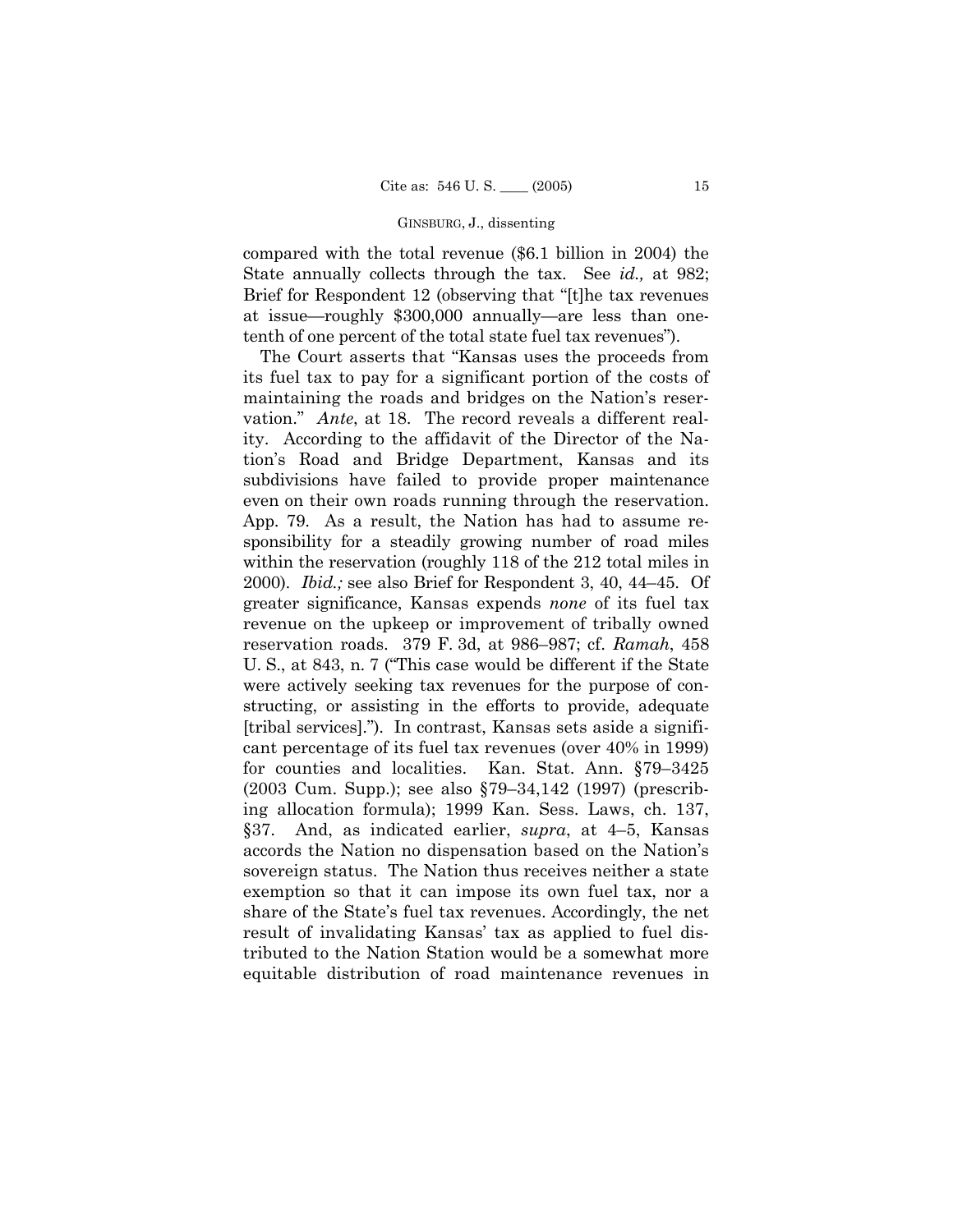# Kansas.

Kansas argues that, were the Nation to prevail in this case, nothing would stop the Nation from reducing its tax in order to sell gas below the market price. Brief for Petitioner 30. *Colville* should quell the State's fears in this regard. Were the Nation to pursue such a course, it would be marketing an exemption, much as the smokeshops did in *Colville*, and hence, interest balancing would likely yield a judgment for the State. See 447 U. S., at 155–157. In any event, as the Nation points out, the State could guard against the risk that "Tribes will impose a 'nominal tax' and sell goods at a deep discount on the reservation." Brief for Respondent 34–35. The State could provide a credit for any tribal tax imposed or enact a state tax that applies only to the extent that the Nation fails to impose an equivalent tribal tax. *Id.*, at 35.

Today's decision is particularly troubling because of the cloud it casts over the most beneficial means to resolve conflicts of this order. In *Oklahoma Tax Comm'n* v. *Citizen Band Potawatomi Tribe of Okla.,* 498 U. S. 505 (1991), the Court counseled that States and Tribes may enter into agreements establishing "a mutually satisfactory regime for the collection of this sort of tax." *Id.*, at 514; see also *Nevada* v. *Hicks,* 533 U. S. 353, 393 (2001) (O'CONNOR, J., concurring in part and concurring in judgment) (describing various state-tribal agreements); Brief for United States as *Amicus Curiae* 28–29, and n. 12; Brief for National Intertribal Tax Alliance et al. as *Amici Curiae;* Ansson, State Taxation of Non-Indians Who Do Business With Indian Tribes: Why Several Recent Ninth Circuit Holdings Reemphasize the Need for Indian Tribes to Enter Into Taxation Compacts With Their Respective States, 78 Ore. L. Rev. 501, 546 (1999) ("More than 200 Tribes in eighteen states have resolved their taxation disputes by entering into inter-